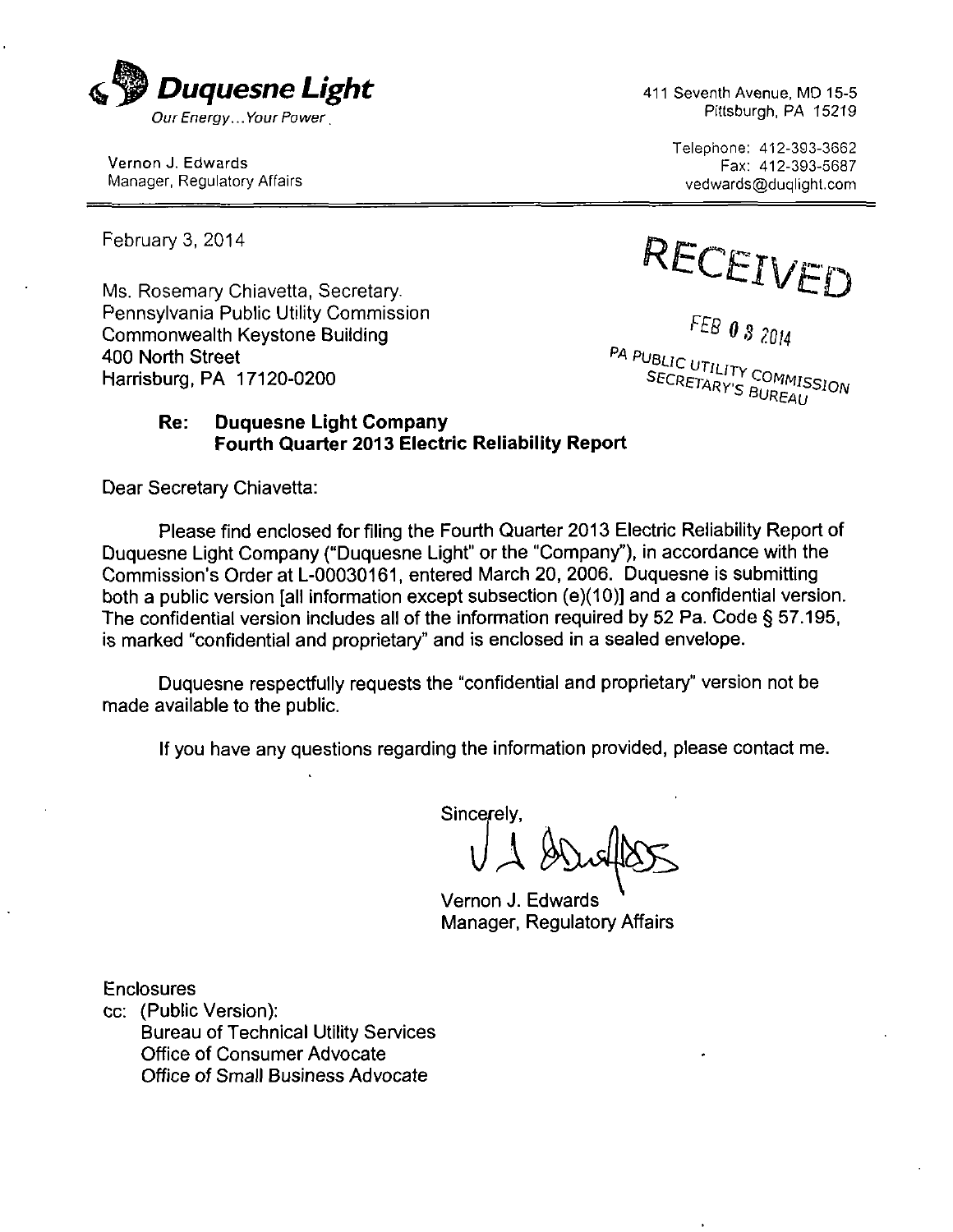

# **RECEIVED**

## FEB 0 3 Z014

PA PUBLIC UTILITY COMMISSION SECRETARY'S BUREAU

# *Duquesne Light Company 4 th Quarter 2013 Electric Reliability Report to the*

## *Pennsylvania Public Utility Commission*

February 3, 2014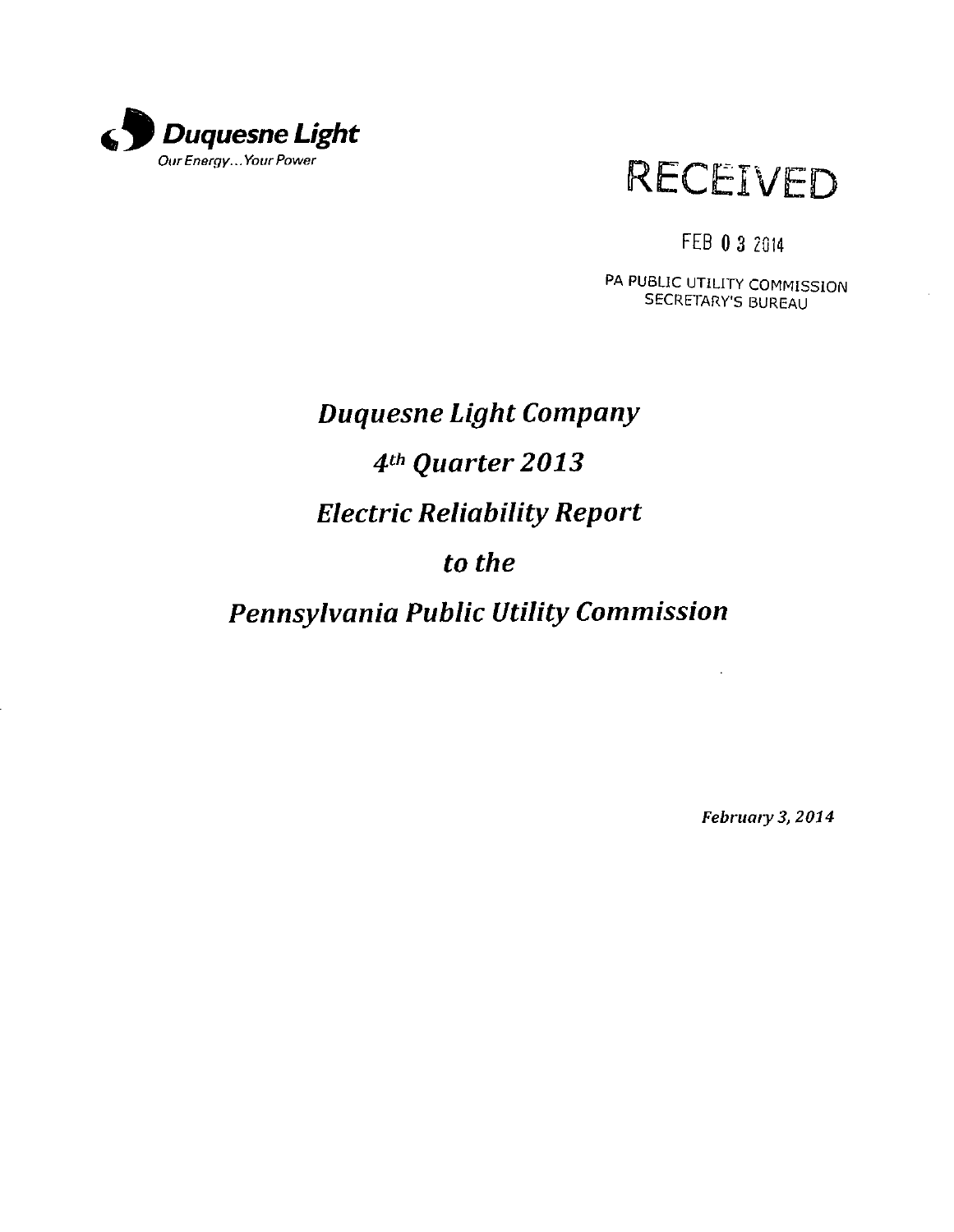#### **DUQUESNE UGHT COMPANY Fourth Quarter 2013 - Electric Reliability Report**

**Filed February 3, 2013** 

#### **57.195 Reporting Requirements**

#### **(d)(2) The name, title, telephone number and e-mail address of the persons who have knowledge of the matters, and can respond to inquiries.**

Ken Kallis - Manager, Asset Management (412) 393-8613, kkallis@duqlight.com

Vernon J. Edwards - Manager, Regulatory Affairs (412) 393-3662, vedwards@duqlight.com

#### **(e)(1) A description of each maior event that occurred during the preceding quarter, including the time and duration of the event, the number of customers affected, the cause of the event and anv modified procedures adopted in order to avoid or minimize the impact of similar events in the future.**

No major events occurred during the fourth quarter of 2013.

 $\overline{a}$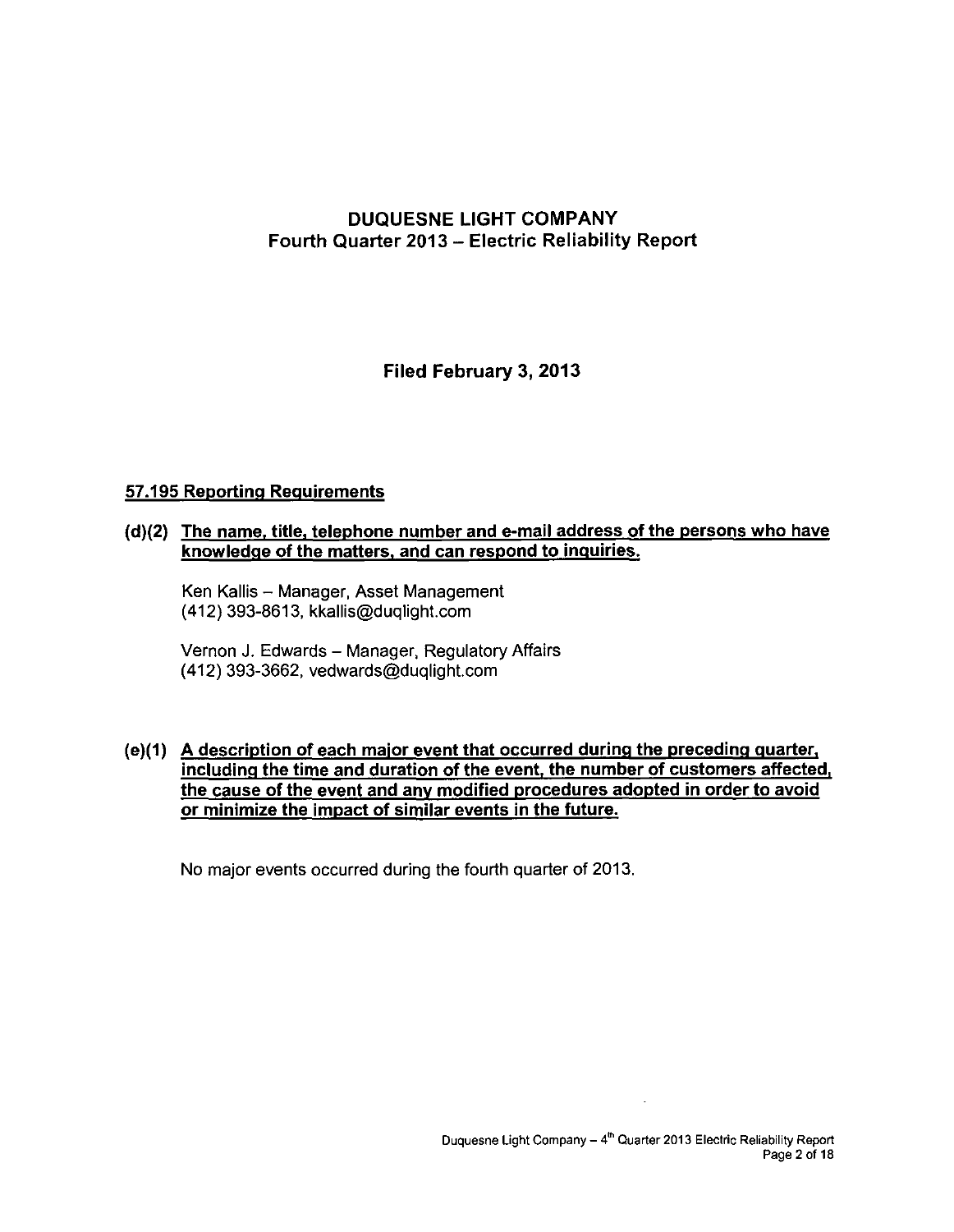**(e)(2) Rolling 12-month reliability index values (SAIFI. CAIDI. SAIDI, and if available. MAIFI) for the electric distribution company's service territory for the preceding quarter. The report shall include the data used in calculating the indices, namely the average number of customers served, the number of sustained customer interruptions, the number of customers affected, and the customer minutes of interruption. If MAIFI values are provided, the report shall also include the number of customer momentary interruptions.** 

#### **RELIABILITY BENCHMARKS AND STANDARDS Duquesne Light Company**

#### **System Performance Measures with Major Events Excluded**

| <b>Entire System</b>     |              |                   |              |              |  |  |  |  |
|--------------------------|--------------|-------------------|--------------|--------------|--|--|--|--|
|                          | <b>SAIDI</b> | <b>SAIFI</b>      | <b>CAIDI</b> | <b>MAIFI</b> |  |  |  |  |
| <b>Benchmark</b>         | 126          | 1.17              | 108          | ۰            |  |  |  |  |
| <b>12 Month Standard</b> | 182          | 1.40 <sub>1</sub> | 130          | $\star$      |  |  |  |  |
| 2013 4Q (Rolling 12 mo)  | 75           | 0.62              | 121          | *            |  |  |  |  |

**\* Sufficient information to calculate MAIFI is unavailable.** 

#### **Formulas used in calculating the indices**

| SAIFI = | (Total KVA interrupted) - (KVA impact of major events) |
|---------|--------------------------------------------------------|
|         | System Connected KVA                                   |

- SAIDI = (Total KVA-minutes interrupted) (KVA-minute impact of major events) System Connected KVA
- CAIDI = SAIDI/SAIFI

#### **Data used in calculating the indices**

| Total KVA Interrupted for the Period<br>(Excluding July 10, 2013 Major Event) | 4,432,987                                                      | <b>KVA</b>              |
|-------------------------------------------------------------------------------|----------------------------------------------------------------|-------------------------|
| Total KVA-Minutes Interrupted:<br>(Excluding July 10, 2013 Major Event)       |                                                                | 536,328,687 KVA-Minutes |
| System Connected Load as of 12/31/13:                                         | 7.195,761 KVA                                                  |                         |
| July 10, 2013 Major Event:                                                    | 724,661 KVA<br>(10% of System Load)<br>178,805,024 KVA-Minutes |                         |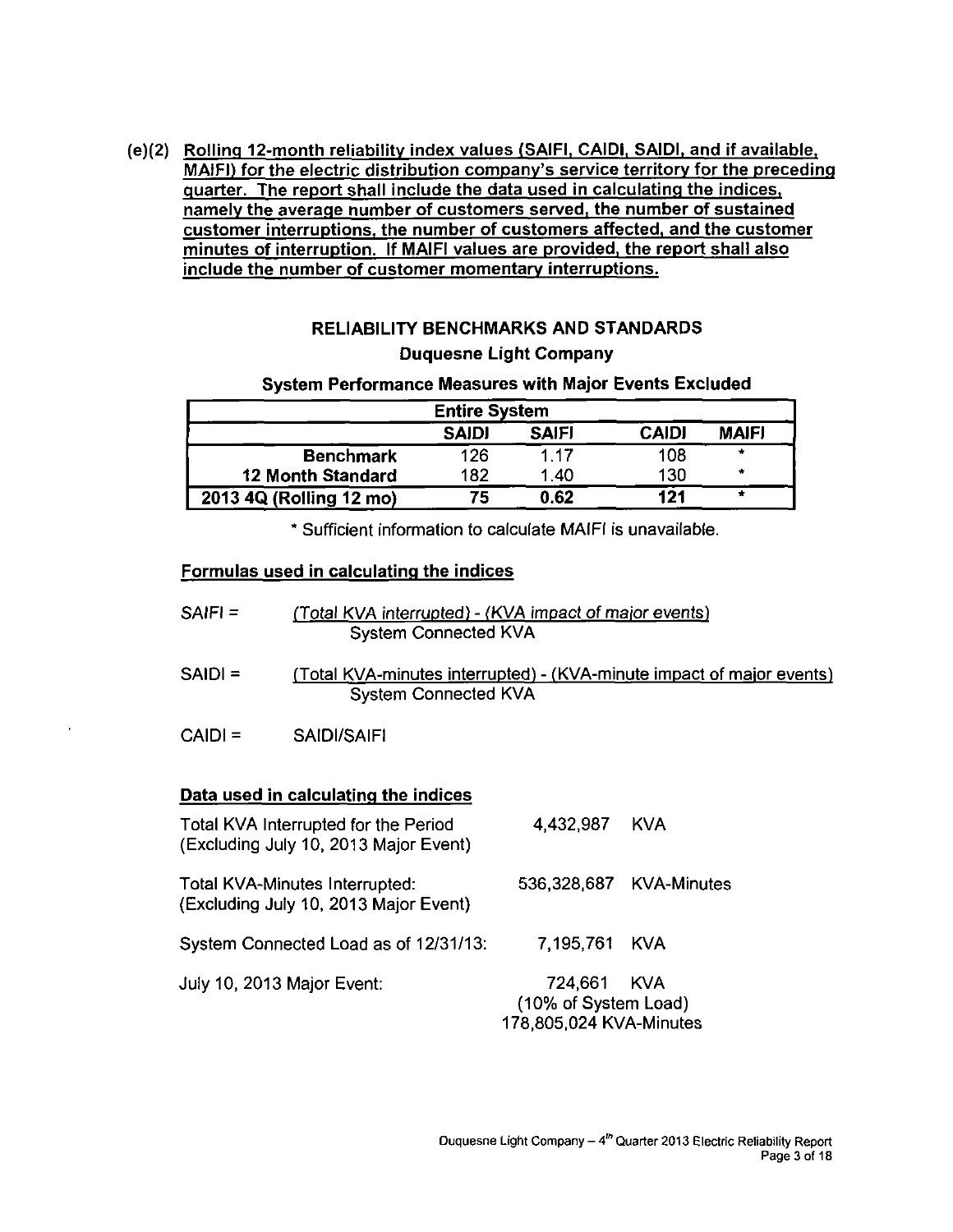(e)(3) Rolling 12-month reliability index values (SAIFI, CAIDI, SAIDI, and if available. MAIFI) and other pertinent information such as customers served, number of interruptions, customer minutes interrupted, number of lockouts, and so forth, for the worst performing 5% of the circuits in the system. An explanation of how the electric distribution companv defines its worst performing circuits shall be included.

Circuits are evaluated based on a rolling twelve-month count of lockouts of protective devices (circuit breakers, sectionalizers and line reclosers). Circuits that experience four or more lockouts for a device in each quarterly rolling twelve-month period are identified and reported. Customer surveys show a significant drop in satisfaction when customers experience four or more interruptions in a year, and that threshold was therefore used as a basis for this evaluation method.

The list is ranked first by the number of lockouts, with a secondary sort based on the date of the most recent outage. This places a higher priority on circuits in each group experiencing problems more recently. Circuits that have not seen recent outages fall to a lower priority within the group, but remain on the list for monitoring.

Circuits that appear on the list for more than a year are targeted for remediation based on a review of outage records for root cause problems, field evaluations, and engineering analysis. Project scopes developed as a result of this analysis will be incorporated into the company's Work Plan for engineering, design and construction.

At the end of each quarter all circuits are reviewed to verify that past remediation efforts are working and to look for new reliability issues that may be developing. Serious new reliability problems are addressed immediately without waiting additional periods to collect information.

This analysis method provides for timely review of circuit performance by in-house staff and it adapts to the dynamic nature of Duquesne's distribution system. The threshold of four lockouts may produce a result greater or less than 5% of the total circuits in Duquesne's system. Reports will be issued on all circuits that violate the four-lockout threshold, even if the total is greater than 5% of the number of circuits on the system. If there are less than 5% of the circuits that violate the four-lockout threshold, then circuits with three lockouts that had the highest KVA-Minutes of outage time during the evaluation period will be added to get the list to 5% of the total circuits in the system.

See Attachment A for table of circuit reliability values and Service Centers associated with each circuit.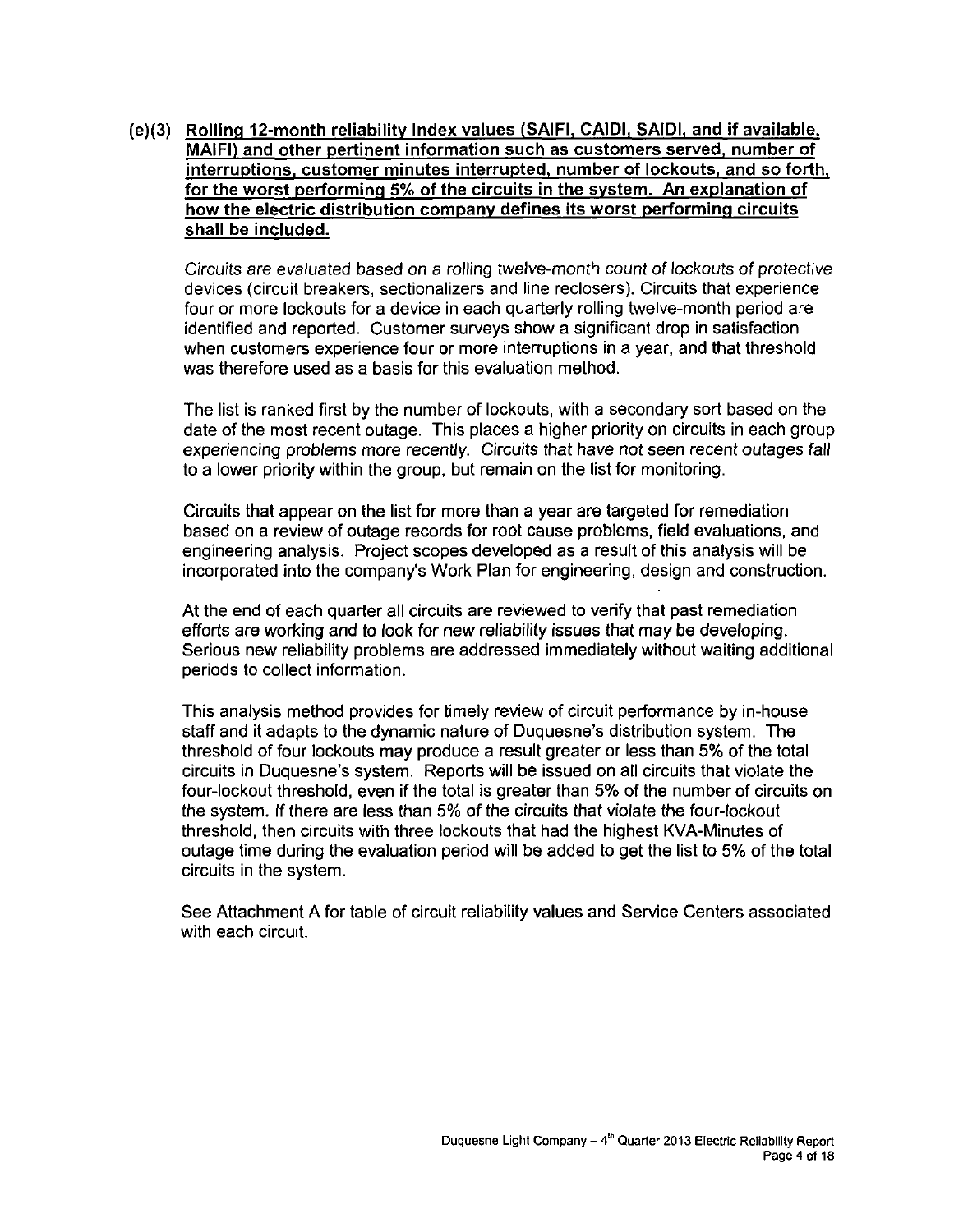#### **(e)(4) Specific remedial efforts taken and planned for the worst performing 5% of the circuits a s identified in paragraph (3)**

| Rank           | Circuit | Name                       | <b>Service</b><br>Center | <b>Remedial Actions Planned or Taken</b>                                                                                                                                                                                                                                                                                                                                                                                                                                                                                                                                                                                                                                                                                                                                                                                                                                                                                                            |  |  |
|----------------|---------|----------------------------|--------------------------|-----------------------------------------------------------------------------------------------------------------------------------------------------------------------------------------------------------------------------------------------------------------------------------------------------------------------------------------------------------------------------------------------------------------------------------------------------------------------------------------------------------------------------------------------------------------------------------------------------------------------------------------------------------------------------------------------------------------------------------------------------------------------------------------------------------------------------------------------------------------------------------------------------------------------------------------------------|--|--|
| 1              | 22869   | Midland-<br>Cooks<br>Ferry | Raccoon                  | Only one outage occurred during the 4th QTR on the R100-131571<br>single-phase Reclosers caused by a storm which affected a small<br>number of customers only. Past reliability issues on this rural circuit<br>generally affected the main feeder. These larger outages have been<br>greatly reduced over the last 4 Quarters providing significant reliability<br>improvement for the customers. The distribution portion of this circuit<br>now uses all 3-phase Pulse-Reclosers. This reduces fault current and<br>limits energy delivered to the actual fault during reclosing which<br>minimizes damage to the circuit resulting in faster restoration and better<br>reliability. The section of this circuit beyond R100-13157 will be<br>thoroughly inspected again in the 1st QTR of 2014 to find and correct<br>any potential outage problems.                                                                                            |  |  |
| $\overline{2}$ | 4517    | Sandy<br><b>Creek</b>      | Penn<br><b>Hills</b>     | No new breaker outages have occurred at Sandy Creek or on the sub-<br>transmission circuit T22171 that runs through and powers Sandy Creek<br>Substation during the 4th Quarter of 2013. To prevent future sub-<br>transmission circuit outages from affecting Sandy Creek, Duquesne is<br>installing two IntelliRupters on this sub-transmission circuit, one on<br>each side of the substation. These IntelliRupters will automatically<br>isolate a fault on the sub-transmission circuit to just one side of the<br>substation and keep Sandy Creek SS powered from the other side.<br>This work is scheduled to be completed during the 1st Quarter of 2014<br>well before storm season. Note: Because the IntelliRupter auto-fault<br>clearing functionality will eliminate what were historically lengthy<br>outages for customers on the Sandy Creek circuit, this will also have a<br>positive impact in reducing interrupted kVA minutes. |  |  |
| 3              | 4279    | Squaw Run                  | Edison                   | No new breaker outages have occurred at Squaw Run or on the sub-<br>transmission circuit T22567 that feeds Squaw Run Substation since the<br>storm on 07/10/13. To prevent future sub-transmission outages from<br>affecting Squaw Run, Duquesne has installed two IntelliRupters on the<br>sub-transmission circuit, one on each side of the substation. These<br>IntelliRupters will automatically isolate a fault on the sub-transmission<br>circuit to just one side of the substation and keep Squaw Run SS<br>powered from the other side. This work was completed during the 4th<br>Quarter of 2013 and reliability is expected to improve significantly.<br>Note: Because the IntelliRupter auto-fault clearing functionality will<br>eliminate what were historically lengthy outages for customers on the<br>Squaw Run circuit, this will also have a positive impact in reducing<br>interrupted kVA minutes.                             |  |  |

#### **Fourth Quarter 2013 Rolling 12 Month Circuit Data**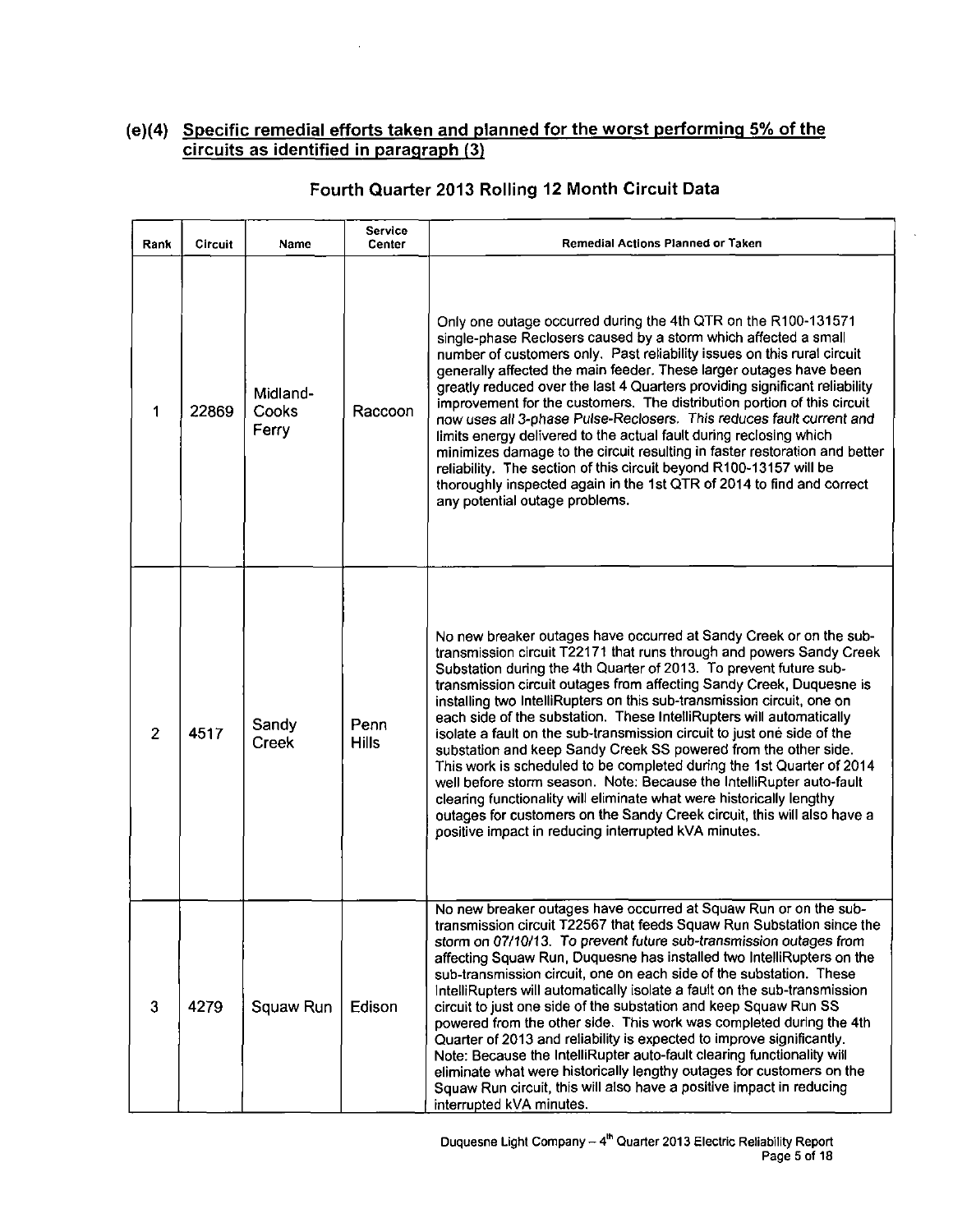| Rank           | Circuit | Name            | Service<br><b>Center</b> | Remedial Actions Planned or Taken                                                                                                                                                                                                                                                                                                                                                                                                                                                                                                                                                        |
|----------------|---------|-----------------|--------------------------|------------------------------------------------------------------------------------------------------------------------------------------------------------------------------------------------------------------------------------------------------------------------------------------------------------------------------------------------------------------------------------------------------------------------------------------------------------------------------------------------------------------------------------------------------------------------------------------|
| 4              | 23716   | Pine Creek      | Edison                   | One outage occurred during the 4th quarter that was caused by a motor<br>vehicle accident which broke a pole and locked out the Pine Creek<br>breaker. The 3 previous breaker outages were caused by unrelated<br>problems. 1) A lockout for unknown reasons while the circuit was in<br>non-reclosing for line crew work. 2) A tree fell across the feeder during<br>a storm. 3) An insulator broke while a crew was replacing a jumper. No<br>underlying reliability issues need to be addressed on this circuit at this<br>time but DLC will continue to monitor performance closely. |
| 5              | 23922   | Logans<br>Ferry | Penn<br><b>Hills</b>     | Four outages occurred on EA161 between 6-30-13 and 10-9-13. The<br>first was due to a tree that fell from outside the R/W across the feeder<br>breaking a cross arm. The second was a broken pole caused by a<br>motor vehicle accident. The third and fourth outages were due to<br>problems that occurred while crews were hot sticking the line with<br>EA161 in One-Shot-to-Lockout. No underlying reliability problems need<br>to be addressed on D23922 at this time but DLC will continue to<br>monitor performance closely.                                                      |
| 6              | 23701   | North           | Edison                   | No Breaker outages occurred on this circuit during the 4th quarter of<br>2013 but DLC is continuing to monitor performance. All 4 previous<br>Breaker outages occurred during the third quarter of 2013 with no prior<br>history of any reliability issues. Three of these outages were caused by<br>storms and a 4th outage was caused by a fallen tree during a storm.<br>No underlying circuit problems were found near the substation during<br>the 4th QTR inspection as demonstrated by the good 4th Quarter<br>performance.                                                       |
| $\overline{7}$ | 4852    | Conway          | Raccoon                  | No Breaker outages occurred on the Conway circuit during the 4th<br>quarter of 2013 and the 4 previous outages occurred between 1/30/13<br>and 9/12/13 with no history of any prior reliability issues before this.<br>Two of the outages were caused by storms and two were tree related.<br>Permanent repairs were made after each outage and no underlying<br>circuit problems were found during the 4th QTR inspection as<br>demonstrated by the good 4th Quarter performance.                                                                                                       |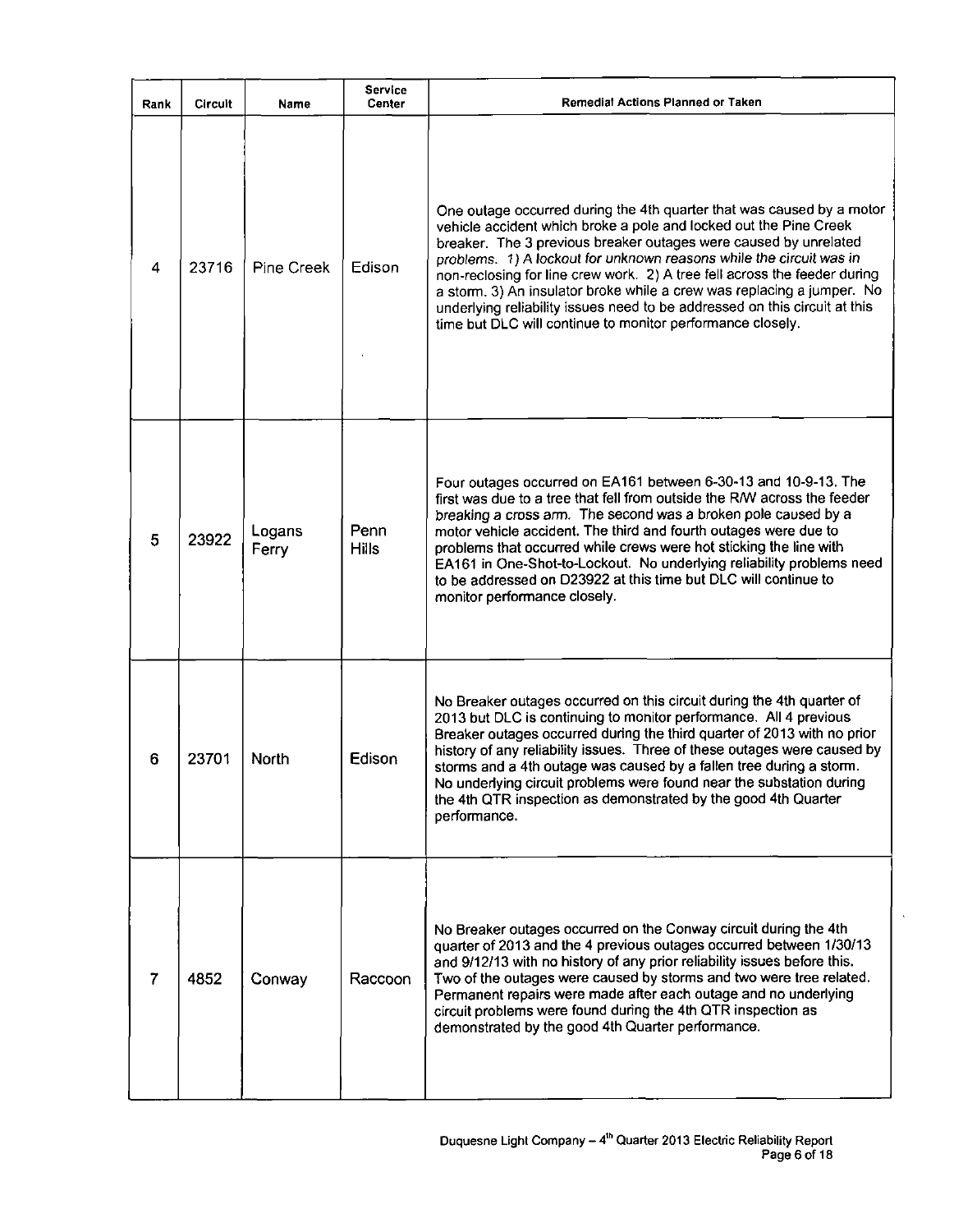| Rank | <b>Circuit</b> | Name        | <b>Service</b><br>Center | <b>Remedial Actions Planned or Taken</b>                                                                                                                                                                                                                                                                                                                                                                                                                                                                                                                                                                                                                                                                                                                                                                                                                                   |
|------|----------------|-------------|--------------------------|----------------------------------------------------------------------------------------------------------------------------------------------------------------------------------------------------------------------------------------------------------------------------------------------------------------------------------------------------------------------------------------------------------------------------------------------------------------------------------------------------------------------------------------------------------------------------------------------------------------------------------------------------------------------------------------------------------------------------------------------------------------------------------------------------------------------------------------------------------------------------|
| 8    | 23640          | Midland     | Raccoon                  | No additional Breaker outages occurred on the Midland circuit during<br>the 4th quarter of 2013. Two of the previous Breaker outages were<br>caused by storms. A third was caused by a tree fall in and the fourth<br>occurred when primary burnt down for an undetermined reason.<br>Permanent repairs were made after each of the four outages and<br>Vegetation Management has investigated the location that involved a<br>tree failure. No additional underlying reliability problems need<br>addressed on the Midland circuit at this time as demonstrated by its<br>good 4th Quarter performance. All work to convert All-Pulse-Reclosing<br>operation has been complete.                                                                                                                                                                                           |
| 9    | 23867          | Wildwood    | Edison                   | No additional outages occurred on the R100-134629 recloser during the<br>4th quarter of 2013. The 4 previous outages on this device occurred<br>between 2/11/13 and 7/16/13 and affected a small section of the circuit<br>fed by 4kV stepdown transformers through the R100 single-phase<br>Reclosers. At this time, no additional action is required on this circuit as<br>demonstrated by its good 4th Quarter performance, but we will continue<br>to monitor its performance.                                                                                                                                                                                                                                                                                                                                                                                         |
| 10   | 23950          | Wilkinsburg | Penn<br><b>Hills</b>     | No additional outages occurred on the Wilkinsburg Breaker during the<br>4th quarter of 2013. All 4 previous Breaker outages at Wilkinsburg<br>occurred during June and July of 2013 with no prior history of any<br>reliability problems. Permanent repairs were made following each<br>outage and no additional action is required at this time, but we will<br>continue to monitor its performance.                                                                                                                                                                                                                                                                                                                                                                                                                                                                      |
| 11   | 23690          | B.I.        | Preble                   | No new outages occurred on WA395 during the 2nd, 3rd or 4th QTRs<br>of 2013 but we are continuing to monitor this circuit closely because of<br>past reliability problems. All previous outages were caused by tree<br>related problems along a heavily wooded corridor that became unstable<br>and prone to landslides which caused tree falls-ins. A developer has<br>stabilized the hillside in order to build homes at the top. This circuit has<br>recently been extended through this same corridor to relieve growing<br>load in the West View area beyond. To maintain and improve the<br>reliability of the circuit with its increased load, two new IntelliRupters<br>were added and the entire circuit's protection was upgraded to an all-<br>Pulse-Reclosing configuration which reduces fault current and limits the<br>energy delivered to an actual fault. |
| 12   | 23705          | North       | Edison                   | Two different areas of North 23705 have had some reliability issues<br>during 2013. Each area experienced three outages. There were three<br>tree-related outages near North substation that locked out the breaker.<br>There were also three additional outages further downstream that<br>locked out sectionalizer WA441 due to a falling tree, a storm and an<br>insulator failure. The breaker and the sectionalizer outages did not<br>affect the same customers. Permanent repairs were made after each<br>outage and Vegetation Management is inspecting the feeder R/W near<br>North Substation to correct any additional vegetation problems. We will<br>continue monitoring the performance of this circuit to verify that<br>reliability has improved.                                                                                                          |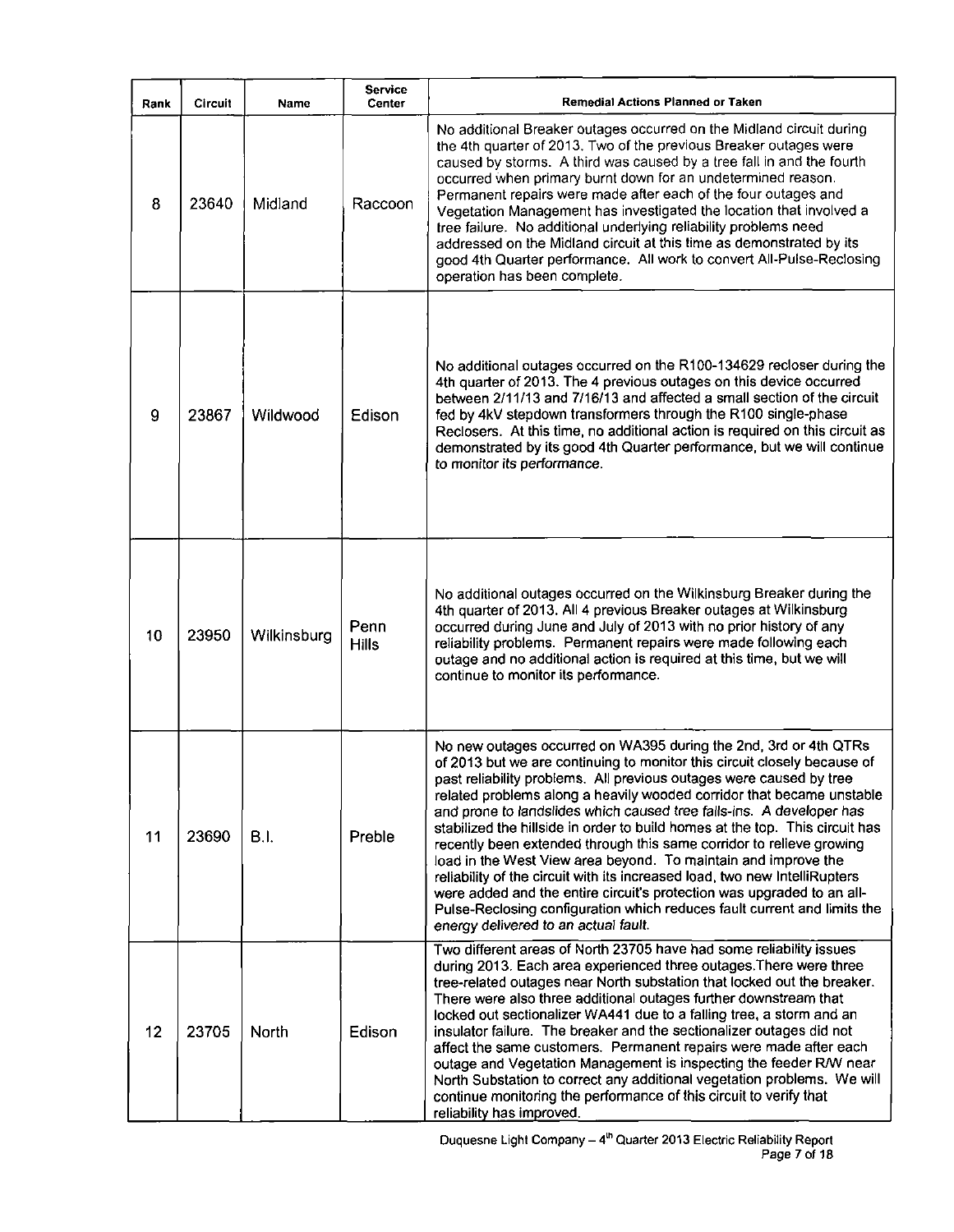| Rank | <b>Circuit</b> | Name             | <b>Service</b><br>Center | Remedial Actions Planned or Taken                                                                                                                                                                                                                                                                                                                                                                                                                                                                                                                                                                                            |
|------|----------------|------------------|--------------------------|------------------------------------------------------------------------------------------------------------------------------------------------------------------------------------------------------------------------------------------------------------------------------------------------------------------------------------------------------------------------------------------------------------------------------------------------------------------------------------------------------------------------------------------------------------------------------------------------------------------------------|
| 13   | 23862          | Wilson           | McKees-<br>port          | No new outages occurred on EA663 during the 4th QTR of 2013 but we<br>are continuing to monitor this circuit closely because of reliability issues<br>during the 3rd QTR. Generally, Wilson Ckt D23862 has had good<br>reliability, but during the previous 4 QTRs a number of storms hit this<br>area especially hard causing three outages on EA663. 4th QTR plans<br>to upgrade firmware in the automated devices on this circuit and<br>convert it to an All-Pulse-Reclosing circuit configuration were delayed<br>until the 1st OTR of 2014 because of delays in firmware module<br>availability from the manufacturer. |
| 14   | 4423           | Spring<br>Garden | Preble                   | No new outages occurred on the Spring Garden Breaker during the 3rd<br>or 4th QTRs of 2013. Overall, this circuit has had a history of good<br>reliability and the recent outages were the result of unrelated and<br>unusual conditions. We are continuing to monitor this circuit to verify<br>that reliability is back to its former levels.                                                                                                                                                                                                                                                                              |
| 15   | 4135           | Eastwood         | Penn<br><b>Hills</b>     | No new breaker outages have occurred since 06/25/13 on either of the<br>two sub-transmission circuits (T22171 and T22178) that power<br>Eastwood Substation. To prevent future sub-transmission circuit<br>outages from causing a Substation outage, Duquesne has installed an<br>IntelliRupter on each of these sub-transmission circuits, just outside of<br>the Substation. These IntelliRupters will automatically isolate a fault on<br>the sub-transmission circuit to just one side of the substation and keep                                                                                                        |
| 16   | 4136           | Eastwood         | Penn<br><b>Hills</b>     | Eastwood SS powered from the other side. This work was completed<br>during December of 2013. Note: Because the IntelliRupter auto-fault<br>clearing functionality will eliminate what were historically lengthy<br>outages for customers on the Eastwood circuits, this will also have a<br>positive impact in reducing interrupted kVA minutes.                                                                                                                                                                                                                                                                             |
| 17   | 4138           | Robinson         | Penn<br><b>Hills</b>     | No new breaker outages have occurred since 06/25/13 on either of the<br>two sub-transmission circuits (T22174 and T22178) that power<br>Robinson Substation. To prevent future sub-transmission circuit<br>outages from causing a substation outage, Duquesne is installing an<br>IntelliRupter on each of these sub-transmission circuits, just outside of<br>Robinson Substation. These IntelliRupters will automatically isolate a                                                                                                                                                                                        |
| 18   | 4139           | Robinson         | Penn<br><b>Hills</b>     | fault on the sub-transmission circuit to just one side of the substation<br>and keep Robinson SS powered from the other side. This work is on<br>schedule to be completed during the 1st Quarter of 2014 well before<br>storm season. Note: Because the IntelliRupter auto-fault clearing<br>functionality will eliminate what were historically lengthy outages for<br>customers on the Robinson circuits, this will also have a positive impact<br>in reducing interrupted kVA minutes.                                                                                                                                    |
| 19   | 4718           | Sheffield        | Raccoon                  | No new outages occurred on the Sheffield R100 4kV Recloser during<br>the 3rd or 4th QTRs. All previous outage problems have been<br>corrected and Vegetation Management issues resolved. We continued<br>to monitor this circuit during the 4th QTR to verify that no additional<br>problems existed.                                                                                                                                                                                                                                                                                                                        |

l.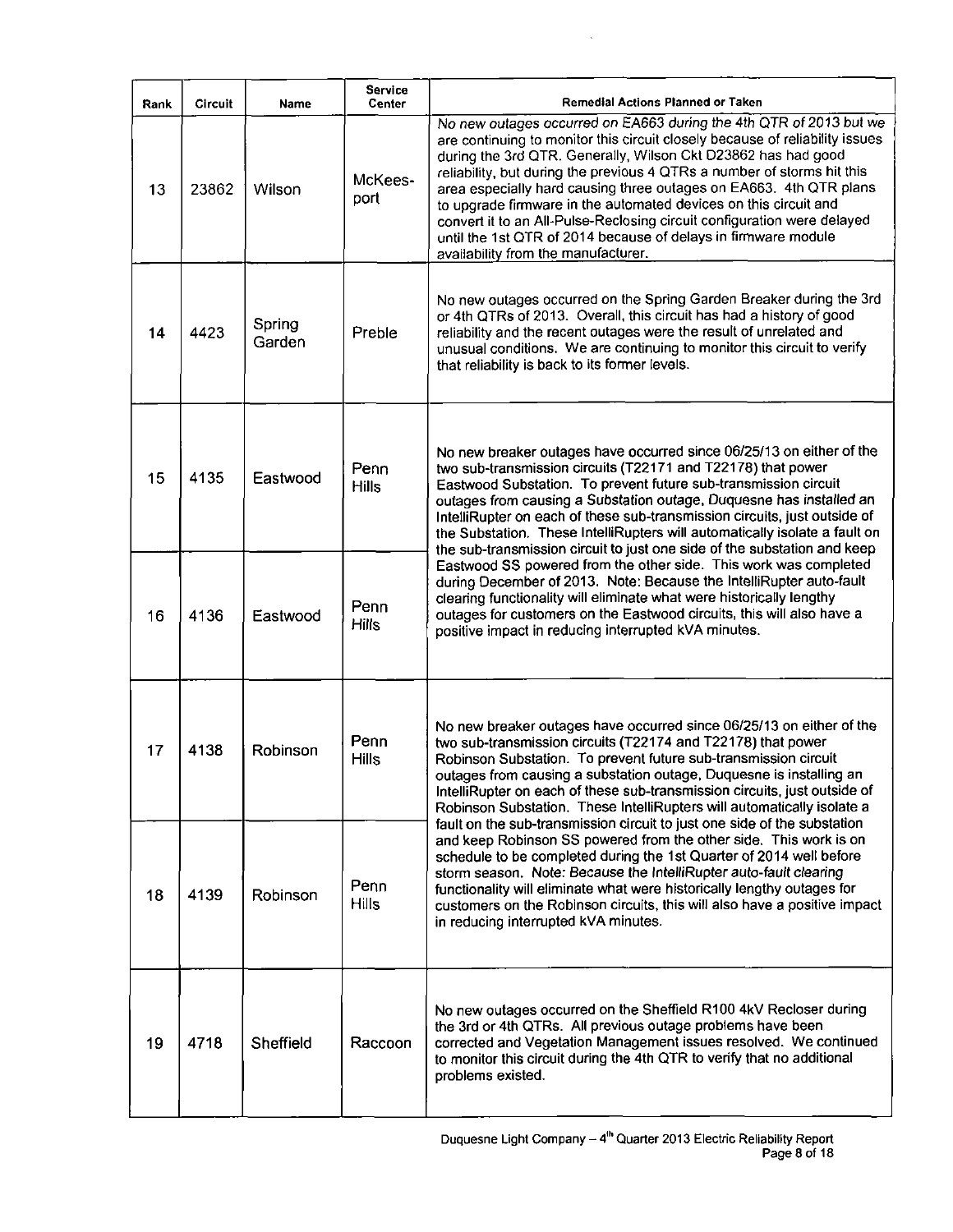| Rank | <b>Circuit</b> | Name | <b>Service</b><br>Center | Remedial Actions Planned or Taken                                                                                                                                                                                                                                                                                                                                                                                            |
|------|----------------|------|--------------------------|------------------------------------------------------------------------------------------------------------------------------------------------------------------------------------------------------------------------------------------------------------------------------------------------------------------------------------------------------------------------------------------------------------------------------|
| 20   | 4154           | Lona | Penn<br><b>Hills</b>     | No new breaker outages have occurred since 07/16/13 on sub-<br>transmission circuit T22174 that runs through and powers Long<br>Substation. To prevent future outages of this type, Duquesne is<br>installing two IntelliRupters on this sub-transmission circuit, one on<br>each side of the substation. These IntelliRupters will automatically<br>isolate a fault on the sub-transmission circuit to just one side of the |
| 21   | 4155           | Long | Penn<br><b>Hills</b>     | substation and keep Long SS powered from the other side. This work<br>is on schedule to be completed during the 1st Quarter of 2014 well<br>before storm season. Note: Because the IntelliRupter auto-fault<br>clearing functionality will eliminate what were historically lengthy<br>outages for customers on the Long circuits, this will also have a positive<br>impact in reducing interrupted kVA minutes.             |

#### **(e)(5) A rolling 12-month breakdown and analysis of outage causes during the preceding guarter, including the number and percentage of service outages, the number of customers interrupted, and customer interruption minutes categorized bv outage cause such as eguipment failure, animal contact, tree related, and so forth. Proposed solutions to identified service problems shall be reported.**

Proposed solutions to identified service problems are listed in Section (e)(4) above.

| <b>CAUSE</b>              | NO. OF           | <b>OUTAGE</b>     | <b>KVA</b>   | <b>KVA</b><br><b>PERCENTAGE</b> | KVA-<br><b>MINUTE</b><br><b>TOTAL</b> | <b>KVA-MINUTE</b> |
|---------------------------|------------------|-------------------|--------------|---------------------------------|---------------------------------------|-------------------|
|                           | <b>OUTAGES</b>   | <b>PERCENTAGE</b> | <b>TOTAL</b> |                                 |                                       | <b>PERCENTAGE</b> |
| <b>Storms</b>             | 567              | 20%               | 693.008      | 16%                             | 132.523,073                           | 25%               |
| Trees (Contact)           | 32               | 1%                | 24.678       | $1\%$                           | 2,366,168                             | $1\%$             |
| Trees (Falling)           | 730              | 26%               | 1.380.004    | 31%                             | 179,447.919                           | 33%               |
| <b>Equipment Failures</b> | 706              | 25%               | 1.139.489    | 26%                             | 128.816.022                           | 24%               |
| Overloads                 | 174              | 6%                | 111,726      | 3%                              | 12,475,141                            | $2\%$             |
| <b>Vehicles</b>           | 149              | 5%                | 339,741      | 8%                              | 37,316,156                            | $7\%$             |
| Other                     | $46\overline{3}$ | 17%               | 744.341      | 15%                             | 43,384,208                            | $3\%$             |
| <b>TOTALS</b>             | 2.821            | 100%              | 4,432,987    | 100%                            | 536,328,687                           | 100%              |

#### **January 1, 2013 through December 31, 2013-One PUC Major Event Exclusion**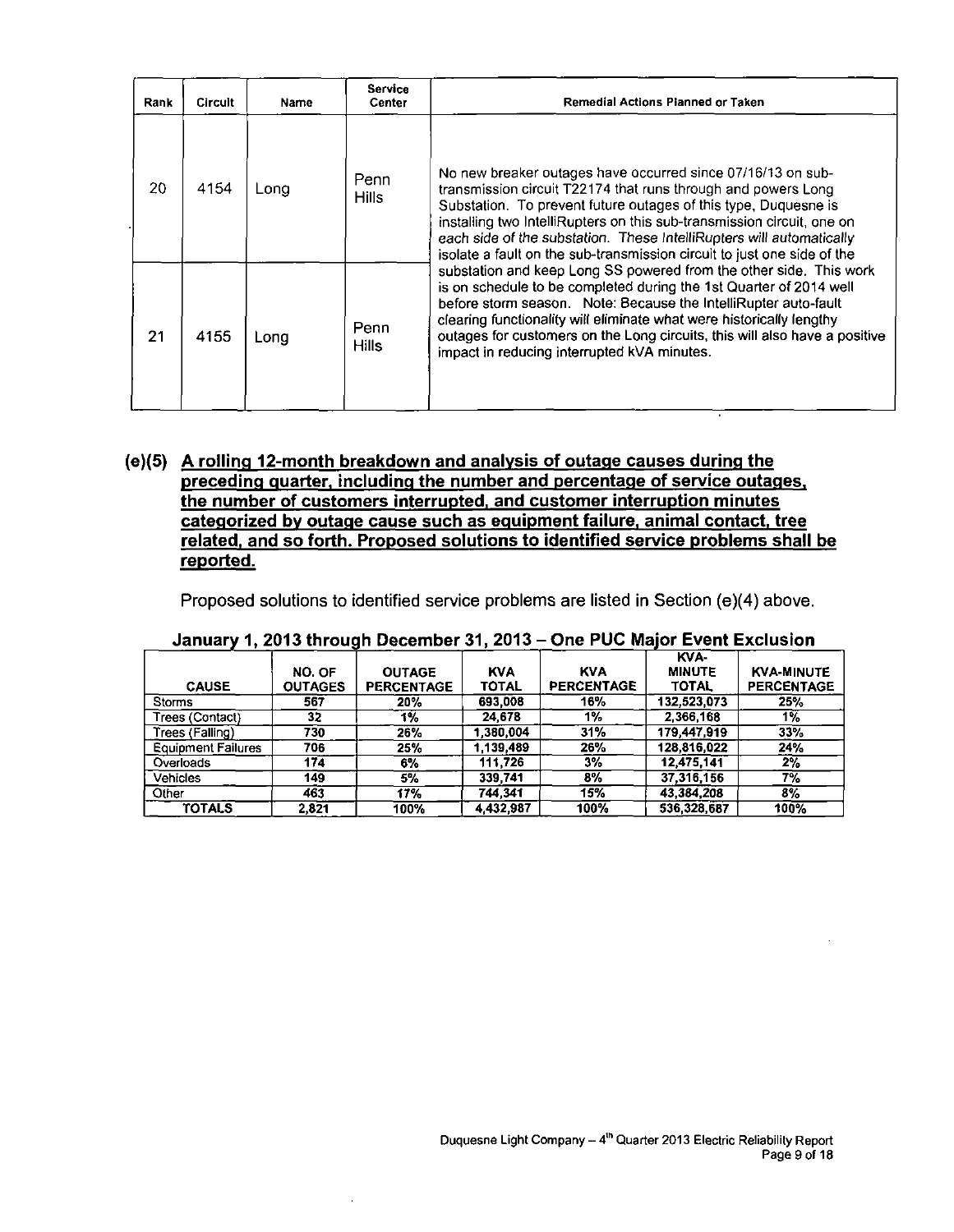#### **(e)(6) Quarterly and year-to-date information on progress toward meeting transmission and distribution inspection and maintenance goals/ objectives.**

| 2013 Transmission and Distribution Goals and<br><b>Objectives</b> |                         |                          |                          |                     |                                        |                               |
|-------------------------------------------------------------------|-------------------------|--------------------------|--------------------------|---------------------|----------------------------------------|-------------------------------|
| Program<br>Project                                                | Unit of<br>Measurement  | Target<br>for<br>2013 4Q | Actual<br>for<br>2013 4Q | Percent<br>Complete | <b>Targets for</b><br><b>Year 2013</b> | <b>Actual YTD</b><br>for 2013 |
| <b>Communications Goals</b>                                       |                         |                          |                          |                     |                                        |                               |
| Communication Battery Maintenance                                 | <b>Batteries</b>        | 24                       | 24                       | 100%                | 96                                     | 96                            |
| <b>Overhead Distribution Goals</b>                                |                         |                          |                          |                     |                                        |                               |
| Recloser Inspections                                              | <b>Circuits</b>         | 33                       | 0                        | 0%                  | 133                                    | 134                           |
| Pole Inspections                                                  | Poles                   | 4,421                    | 3.760                    | 85%                 | 17,689                                 | 17,992                        |
| OH Line Inspections                                               | <b>Circuits</b>         | 33                       | 0                        | 0%                  | 133                                    | 134                           |
| OH Transformer Inspections                                        | <b>Circuits</b>         | 33                       | 0                        | 0%                  | 133                                    | 134                           |
| Padmount & Submersible Tfmr Insp                                  | Circuits                | 20                       | 29                       | 145%                | 83                                     | 83                            |
| <b>Overhead Transmission Goals</b>                                |                         |                          |                          |                     |                                        |                               |
| Tower Helicopter Inspections                                      | Number of<br>Towers     | 0                        | 0                        | N/A                 | 500                                    | 500                           |
| Tower Ground Detail Inspections                                   | Number of<br>Towers     | 50                       | 191                      | N/A                 | 300                                    | 300                           |
| <b>Substations Goals</b>                                          |                         |                          |                          |                     |                                        |                               |
| <b>Breaker Maintenance</b>                                        | <b>Breakers</b>         | 225                      | 220                      | 98%                 | 855                                    | 857                           |
| <b>Transformer Maintenance</b>                                    | Transformers            | 4                        | 0                        | 0%                  | 71                                     | 71                            |
| <b>Station Battery Maintenance</b>                                | <b>Batteries</b>        | 240                      | 239                      | 100%                | 960                                    | 962.                          |
| <b>Station Relay Maintenance</b>                                  | Relays                  | 378                      | 280                      | 74%                 | 1,578                                  | 1,634                         |
| <b>Station Inspections</b>                                        | <b>Sites</b>            | 516                      | 516                      | 100%                | 2.064                                  | 2,064                         |
| <b>Underground Distribution Goals</b>                             |                         |                          |                          |                     |                                        |                               |
| Manhole Inspections                                               | Manholes                | 25                       | 43                       | 172%                | 720                                    | 741                           |
| <b>Network Vault Inspections</b>                                  | Ntwk Vault Sites        | 45                       | 5                        | 11%                 | 270                                    | 275                           |
| Network Protector Inspections                                     | <b>Ntwk Protectors</b>  | 136                      | 115                      | 85%                 | 586                                    | 604                           |
| <b>Network Transformer Inspections</b>                            | <b>Ntwk Tfmrs</b>       | 136                      | 115                      | 85%                 | 586                                    | 604                           |
| <b>Underground Transmission Goals</b>                             |                         |                          |                          |                     |                                        |                               |
| Pressurization and Cathodic<br>Protection Plant Inspection        | Work Packages           | 8                        | $\overline{\mathbf{2}}$  | 25%                 | 52                                     | 54                            |
| <b>Vegetation Management Goals</b>                                | <b>Circuit Overhead</b> |                          |                          |                     |                                        |                               |
| Overhead Line Clearance                                           | Miles                   | 345                      | 500                      | 145%                | 1,300                                  | 1,325                         |
|                                                                   | <b>Total Units</b>      | 6,672                    | 6,039                    | 91%                 | 28,109                                 | 28,564                        |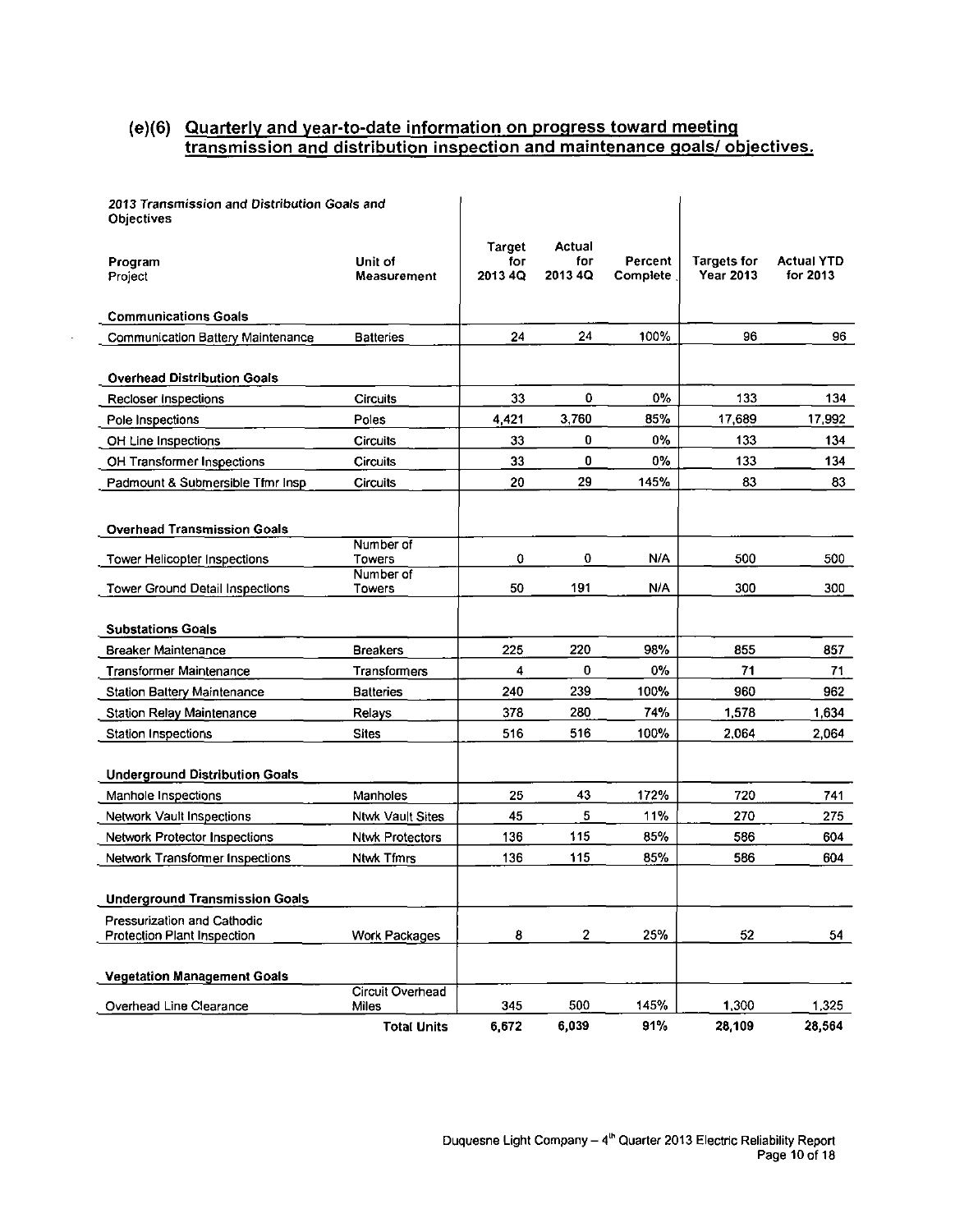#### (e){7) Quarterly and year-to-date information on budgeted versus actual transmission and distribution operation and maintenance expenditures in total and detailed by the EDC's own functional account code or FERC account code as available.

#### For the Three Months Ended December 31, 2013 {Quarter-to-date)\* Favorable/ (Unfavorable)

|                     | Customer<br>Care | External<br><b>Affairs</b> | Human<br>Resources | Operations/<br>Operation<br><b>Services</b> | Technology  | General<br>Corporate** | Total      |
|---------------------|------------------|----------------------------|--------------------|---------------------------------------------|-------------|------------------------|------------|
| <b>Total Actual</b> | 8,493,849        | 2,050,684                  | 4 386 401          | 17,151,177                                  | 7,564,890   | 5,489,554              | 45,136,555 |
| <b>Total Budget</b> | 13.112.711       | 3,164,711                  | 3.717.349          | 15,348,417                                  | 5,615,530   | 10,918,649             | 51,877,367 |
| Variance            | 4,618,862        | 1,114,027                  | (669,052)          | (1,802,760)                                 | (1,949,360) | 5,429,095              | 6,740,812  |

information represents preliminary quarter to date and year to date information. Balances are considered preliminary until an audit opinion is received from the Company's external auditors. \*\*lncludes Finance, Office of General Counsel and Senior Management Costs

O&M underspend for the three months ended December 31, 2013 is attributable to headcount vacancies within the customer care, external affairs and operations departments as well as favorable bad debt expense and favorable surcharge variances. These favorable variances were partially offset by the timing of vegetation management and transmission planning expenses in the 4<sup>th</sup> quarter and costs associated with the Company's implementation of a new customer care and billing system.

#### For the Twelve Months Ended December 31,2013 (Year-to-date)\* Favorable/ (Unfavorable)

| Customer   | Operations/<br>Operation<br>General<br>External<br>Human |            |            |                   |             |             |  |
|------------|----------------------------------------------------------|------------|------------|-------------------|-------------|-------------|--|
| Care       | <b>Affairs</b>                                           | Resources  | Services   | <b>Technology</b> | Corporate** | Total       |  |
| 48,009,201 | 9,363,327                                                | 14.958,627 | 61,637,653 | 25,637,230        | 43,741,239  | 203,347,277 |  |
| 55,765,583 | 11,822,859                                               | 14.386.709 | 63,112,787 | 23,323,905        | 44,778,624  | 213.190.467 |  |
| 7,756,382  | 2,459,532                                                | (571, 918) | 1,475,134  | (2,313,325)       | 1,037,385   | 9,843,190   |  |
|            |                                                          |            |            |                   |             |             |  |

Information represents preliminary quarter to date and year to date information. Balances are considered preliminary until an audit opinion is received from the Company's external auditors. "Includes Finance, Office of General Counsel and Senior Management Costs

The year to date O&M underspend is due to headcount vacancies within the customer care, external affairs and operations departments, favorable bad debt expense and favorable surcharge variances. These favorable variances were partially offset with costs associated with higher than budgeted employee benefit expenses.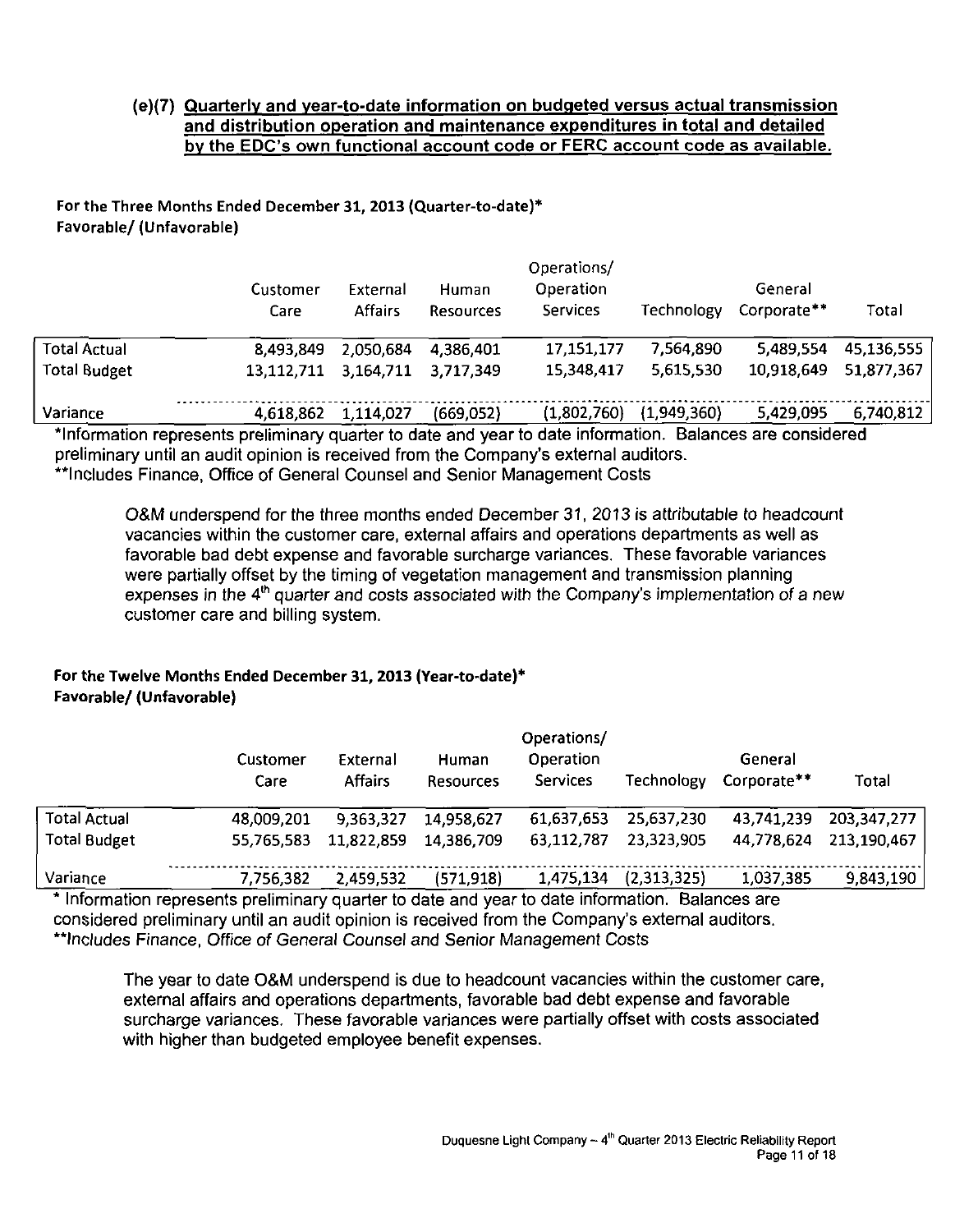#### (e)(8) Quarterly and year-to-date information on budgeted versus actual transmission and distribution capital expenditures in total and detailed by the EDC's own functional account code or FERC account code as available.

#### For the Three Months Ended December 31, 2013 (Quarter-to-date) \* Favorable/ (Unfavorable)

|                     | Customer<br>Care | External<br><b>Affairs</b> | Human<br><b>Resources</b> | Operations/<br><b>Operation Services</b> | Technology  | General<br>Corporate <sup>**</sup> | Total       |
|---------------------|------------------|----------------------------|---------------------------|------------------------------------------|-------------|------------------------------------|-------------|
| <b>Total Actual</b> | 564,800          | 5,062                      | 3,283,034                 | 48,424,381                               | 14,347,459  | 4,912,778                          | 71,537,514  |
| <b>Total Budget</b> | 579,099          | 0                          | 3.092,850                 | 51,143,744                               | 6,420,510   | 6,815,072                          | 68,051,275  |
| Variance            | 14,299           | (5,062)                    | (190, 184)                | 2,719,363                                | (7,926,949) | 1,902,294                          | (3,486,239) |

'Information represents preliminary quarter to date and year to date information. Balances are considered preliminary until an audit opinion is received from the Company's external auditors. \*\*Includes Finance, Office of General Counsel and Senior Management Costs

#### For the Twelve Months Ended December 31,2013 (Year-to-date) \* Favorable/ (Unfavorable)

| Customer<br>Care | External<br><b>Affairs</b> | Human<br><b>Resources</b> | Operations/<br><b>Operation Services</b> | Technology     | General<br>Corporate** | Total       |
|------------------|----------------------------|---------------------------|------------------------------------------|----------------|------------------------|-------------|
| 2,759,795        | 9,203                      | 10,801,574                | 151,035,472                              | 45,554,799     | 33,413,604             | 243,574,447 |
| 2,712,965        | 0                          | 11,470,657                | 198,187,100                              | 34,408,069     | 28,024,304             | 274,803.095 |
| (46,830)         | (9,203)                    | 669.083                   | 47,151,628                               | (11, 146, 730) | (5,389,300)            | 31,228,648  |
|                  |                            |                           |                                          |                |                        |             |

'Information represents preliminary quarter to date and year to date information. Balances are considered preliminary until an audit opinion is received from the Company's external auditors. \*\*Includes Finance, Office of General Counsel and Senior Management Costs

The year to date Capital underspend is due to the timing of spend related to a municipal road project, as well as, lower than historical costs associated with customer work, the timing of facilities upgrades, and the timing associated with several system improvement projects.

Duquesne Light Company's Transmission and Distribution Operating and Maintenance (e)(7) and Transmission and Distribution Capital (e)(8) Budgets and Expenditures consist of the following work elements:

o Restoration of Service costs includes expenses to restore service to customers during storm-related events, and restoration from outages caused by system and component equipment failures.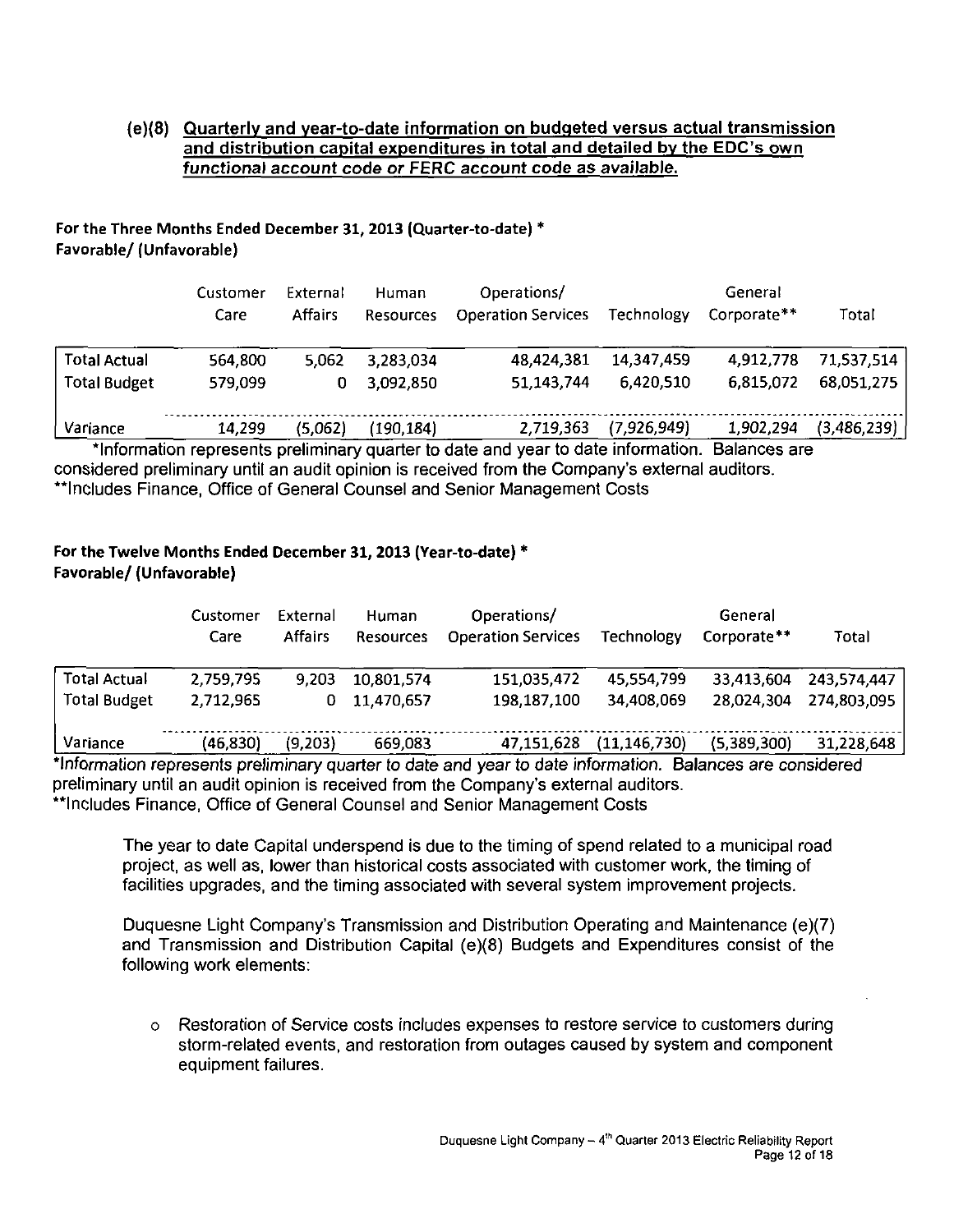- o Customer Commitment costs includes expenses to satisfy residential, commercial, industrial and governmental initiated work requests.
- o System Maintenance costs include expenses for programmed preventive and corrective maintenance work.
- o System Improvement costs include expenses incurred to provide load relief in growth areas identified through system assessment, as well as continued targeted replacement of systems and components based on maintenance findings and trended useful life.
- o Utility costs required to enhance and maintain systems and processes necessary in support of the utility operations including metering systems, technology development to satisfy hardware and system application needs, transmission and distribution planning, all revenue cycle processes and all Operations support and Administrative and General expenses.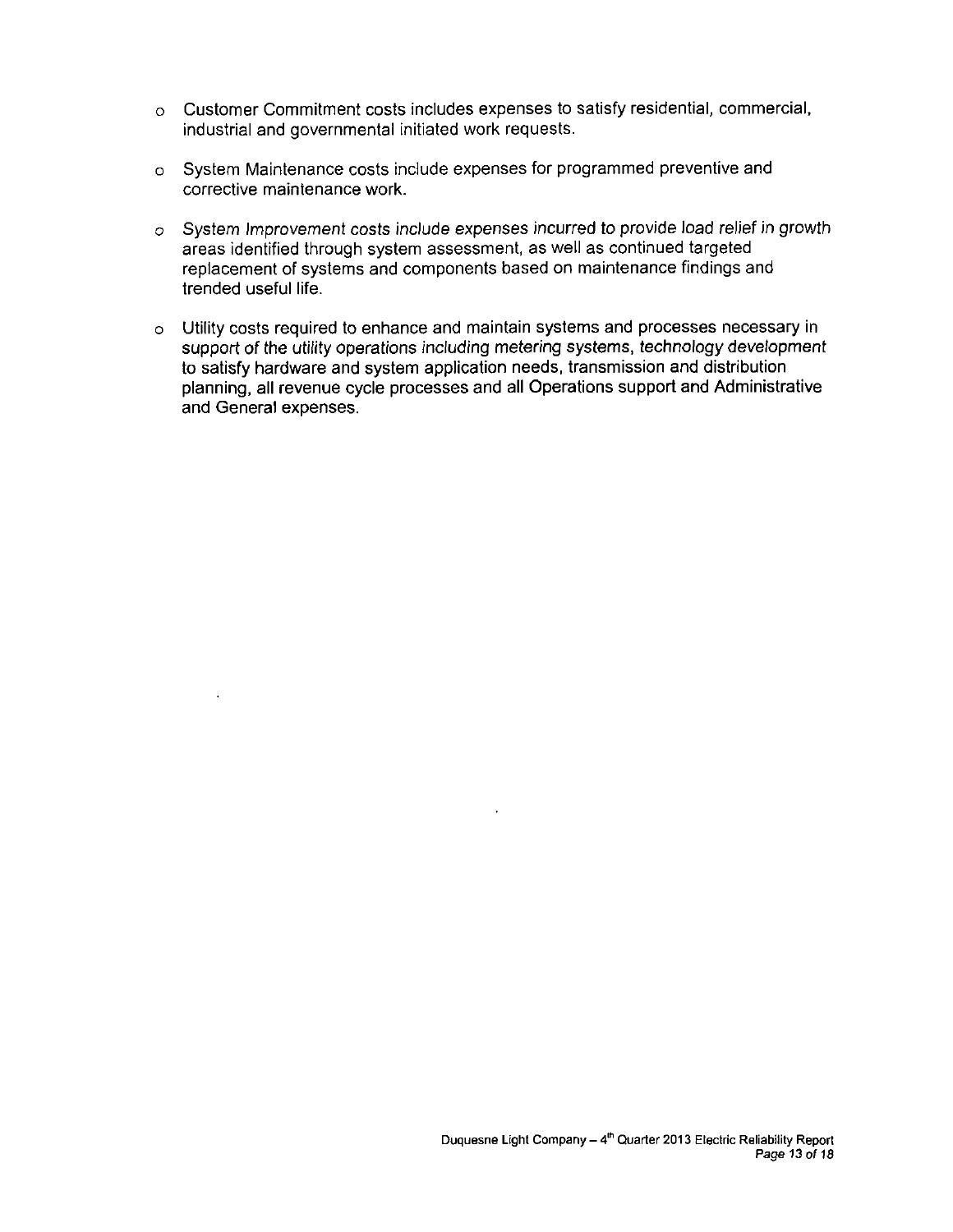#### **(e)(9) Dedicated staffing levels for transmission and distribution operation and maintenance at the end of the guarter, in total and by specific category (e.g. linemen, technician, and electrician).**

| Telecom                      | Electronic Technician             | 10                      |
|------------------------------|-----------------------------------|-------------------------|
|                              | Sr. Electronic Tech               | 10                      |
|                              | Telecom Splicer/Trouble           | $\boldsymbol{4}$        |
|                              | <b>Test Table Tech</b>            | $\overline{0}$          |
|                              | Total                             | 24                      |
| <b>Substation</b>            | <b>Electrical Equipment Tech</b>  | 20                      |
|                              | Protection & Control Tech         | 26                      |
|                              | Sr. Elec. Equipment Tech          | 9                       |
|                              | <b>Total</b>                      | <u>55</u>               |
| Underground                  | Journey Apprentice                | $\overline{\mathbf{r}}$ |
|                              | <b>Driver Helper</b>              | $\mathbf{0}$            |
|                              | UG Inspector                      | $\overline{7}$          |
|                              | Journey UG Splicer                | 19                      |
|                              | Sr. UG Splicer                    | $\overline{7}$          |
|                              | <b>UG Cable Tester/Installer</b>  | $\overline{4}$          |
|                              | Sr. UG Mechanic                   | $\overline{2}$          |
|                              | Network Operator                  | 11                      |
|                              | <b>Total</b>                      | 54                      |
| Overhead                     | Apprentice T&D                    | 52                      |
|                              | <b>Rigger Specialist</b>          | $\overline{\mathbf{5}}$ |
|                              | <b>Equipment Attendant</b>        | $\overline{\mathbf{1}}$ |
|                              | <b>Equipment Material Handler</b> | $\frac{3}{3}$           |
|                              | Field Inspector                   |                         |
|                              | Journey Lineworker                | 84                      |
|                              | <b>Restricted HS Lineworker</b>   | 15                      |
|                              | <b>Rigger Crew Leader</b>         | 1                       |
|                              | Service Crew Leader               | $\overline{3}$          |
|                              | Shop Mechanic 2 Rigger            | $\boldsymbol{0}$        |
|                              | <b>Yard Group Leader</b>          | 4                       |
|                              | Sr. Lineworker                    | 53                      |
|                              | <b>Distribution Tech</b>          | 9                       |
|                              | <b>Total</b>                      | 233                     |
| <b>Street Light Changers</b> | Total                             | 6                       |
| <b>Mobile Worker</b>         | Total                             | 3                       |
|                              |                                   |                         |

 $\ddot{\phantom{0}}$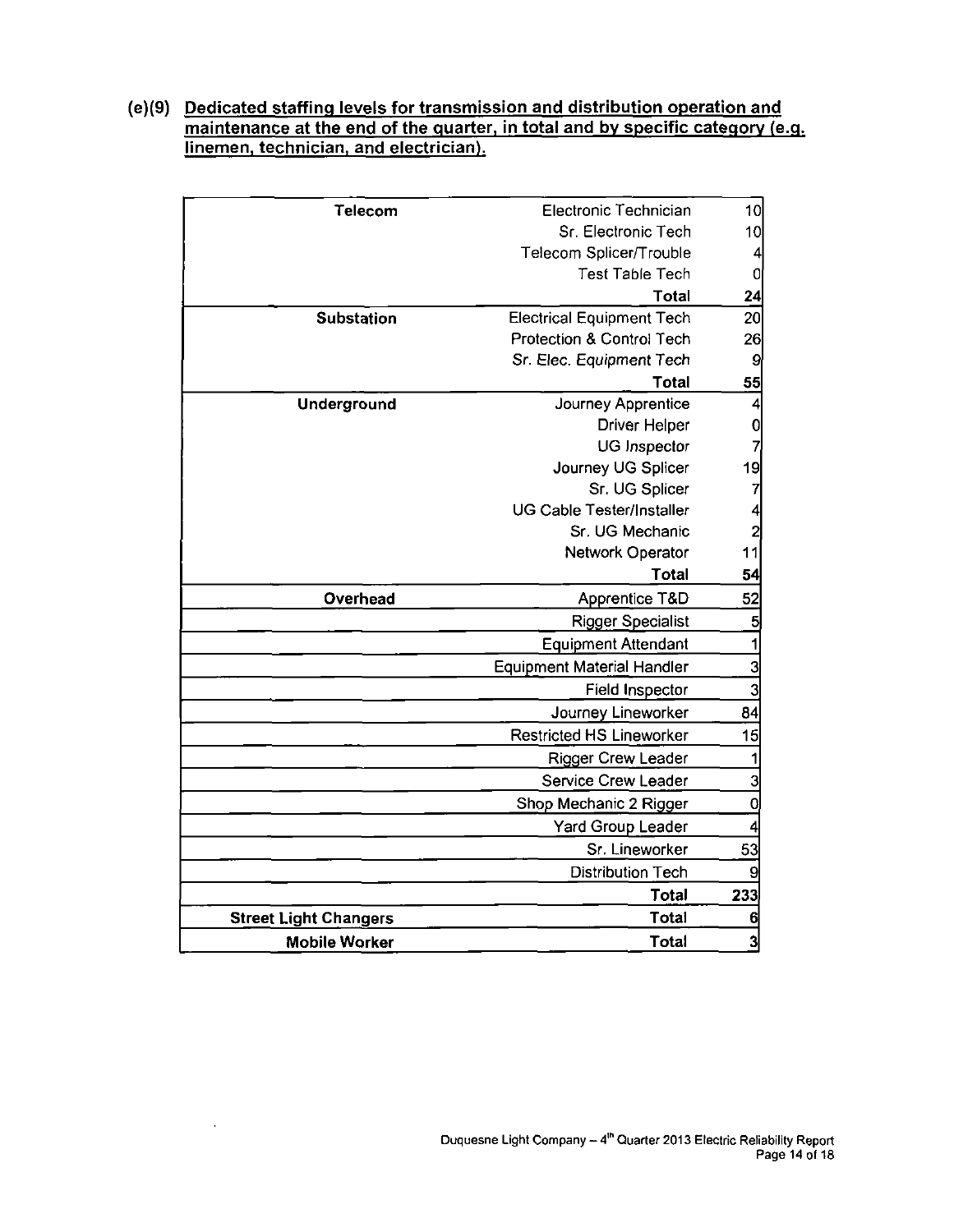## **(e)(9) (Continued)**

| Engineering                              | <b>Drafter</b>                 | 0                       |
|------------------------------------------|--------------------------------|-------------------------|
|                                          | General Clerk - Grad           | 13                      |
|                                          | General Technician             | 0                       |
|                                          | <b>GIS Technician</b>          | 5                       |
|                                          | <b>Head File Record Clerk</b>  | 1                       |
|                                          | Survey Instrument              | 3                       |
|                                          | Right of Way Agent A           | 4                       |
|                                          | Sr. Technician                 | 10                      |
|                                          | <b>T&amp;D Mobile Worker</b>   | 7                       |
|                                          | Technician A                   | $\overline{\mathbf{c}}$ |
|                                          | <b>Technician B</b>            | 6                       |
|                                          | Technician C                   | 7                       |
|                                          | <b>Test Technician, Mobile</b> | 6                       |
|                                          | Total                          | 64                      |
| <b>Service Center Technician</b>         | Sr. Technician                 | 7                       |
|                                          | Technician                     | 1                       |
|                                          | <b>Total</b>                   | 8                       |
| <b>Traveling Operator/Troubleshooter</b> | Senior Operator                | 30                      |
|                                          | <b>Traveling Operator</b>      | 5                       |
|                                          | Troubleshooter 1/C             | 5                       |
|                                          | Troubleshooter                 | 14                      |
|                                          | <b>Total</b>                   | 54                      |
| <b>Load Dispatcher</b>                   | <b>Total</b>                   | 11                      |
| <b>Meter Technician</b>                  | Meter Technician               | 4                       |
|                                          | Sr. Meter Technician           | 26                      |
|                                          | <b>Total</b>                   | 30                      |
| <b>Meter Reader</b>                      | <b>Total</b>                   | 13                      |
| <b>Customer Service Representatives</b>  | <b>Autodialing Operator</b>    | 8                       |
|                                          | <b>Customer Service Rep</b>    | 108                     |
|                                          | <b>Word Processing Clerk</b>   | $\overline{\mathbf{c}}$ |
|                                          | Sr. Customer Service           | 5                       |
|                                          | Telephone Switchboard          | $\overline{0}$          |
|                                          | <b>Total</b>                   | 123                     |
| Admin/Supervisory/Mgmt                   | <b>Total</b>                   | 423                     |
|                                          | <b>TOTAL</b>                   | 1,101                   |
|                                          |                                |                         |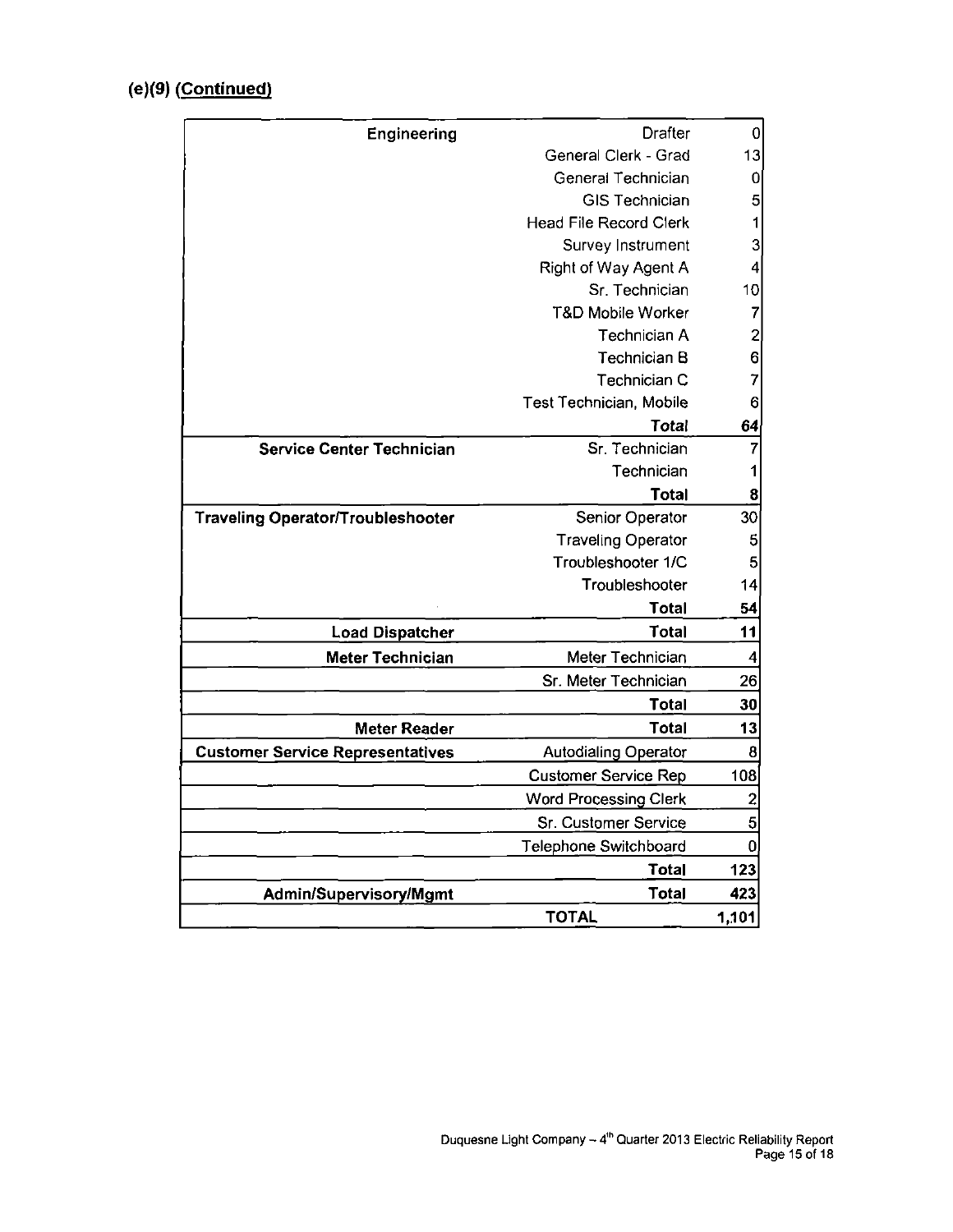#### **(e)(10) Quarterly and year-to-date information on contractor hours and dollars for transmission and distribution operation and maintenance.**

(Confidential information highlighted)

#### **4th Quarter 2013**

Contractor Dollars: Contractor Hours:

#### **YTD 2013**

Contractor Dollars: Contractor Hours:

#### **(e)(11) Monthly call-out acceptance rate for transmission and distribution maintenance workers presented in terms of both the percentage of accepted call-outs and the amount of time it takes the EDC to obtain the necessary personnel. A brief description of the EDC's call-out procedure should be included when appropriate.**

| .        |                |                 |       |            |  |  |  |  |  |
|----------|----------------|-----------------|-------|------------|--|--|--|--|--|
| Month    | <b>Accepts</b> | <b>Refusals</b> | Total | Percentage |  |  |  |  |  |
| October  | 68             | 104             | פי    | 40%        |  |  |  |  |  |
| November | 145            | 202             | 347   | 42%        |  |  |  |  |  |
| December | 151            | 231             | 382   | 40%        |  |  |  |  |  |

#### **Call-Out Acceptance Rate - 4th Quarter 2013**

#### **Amount of Time it Takes to Obtain the Necessary Personnel - 4th Quarter 2013**

| Month            | Total<br><b>Callout</b><br><b>Events</b> | <b>Necessary</b><br><b>Personnel</b><br><b>Accepting</b> | Average<br><b>Minutes:Seconds</b><br>per Callout Event | Average<br><b>Minutes:Seconds</b><br>per Individual called |
|------------------|------------------------------------------|----------------------------------------------------------|--------------------------------------------------------|------------------------------------------------------------|
| October          | 33                                       | 70                                                       | 5:01                                                   | 1:21                                                       |
| November         | 44                                       | 146                                                      | 4:31                                                   | 1:21                                                       |
| December         | 60                                       | 151                                                      | 5:21                                                   | 1:22                                                       |
|                  | 137                                      | 367                                                      | 4:59                                                   | 1:21                                                       |
| 4th Quarter 2013 |                                          |                                                          |                                                        |                                                            |
| <b>2013 YTD</b>  | 599                                      | 1,680                                                    | 4:28                                                   | 1:20                                                       |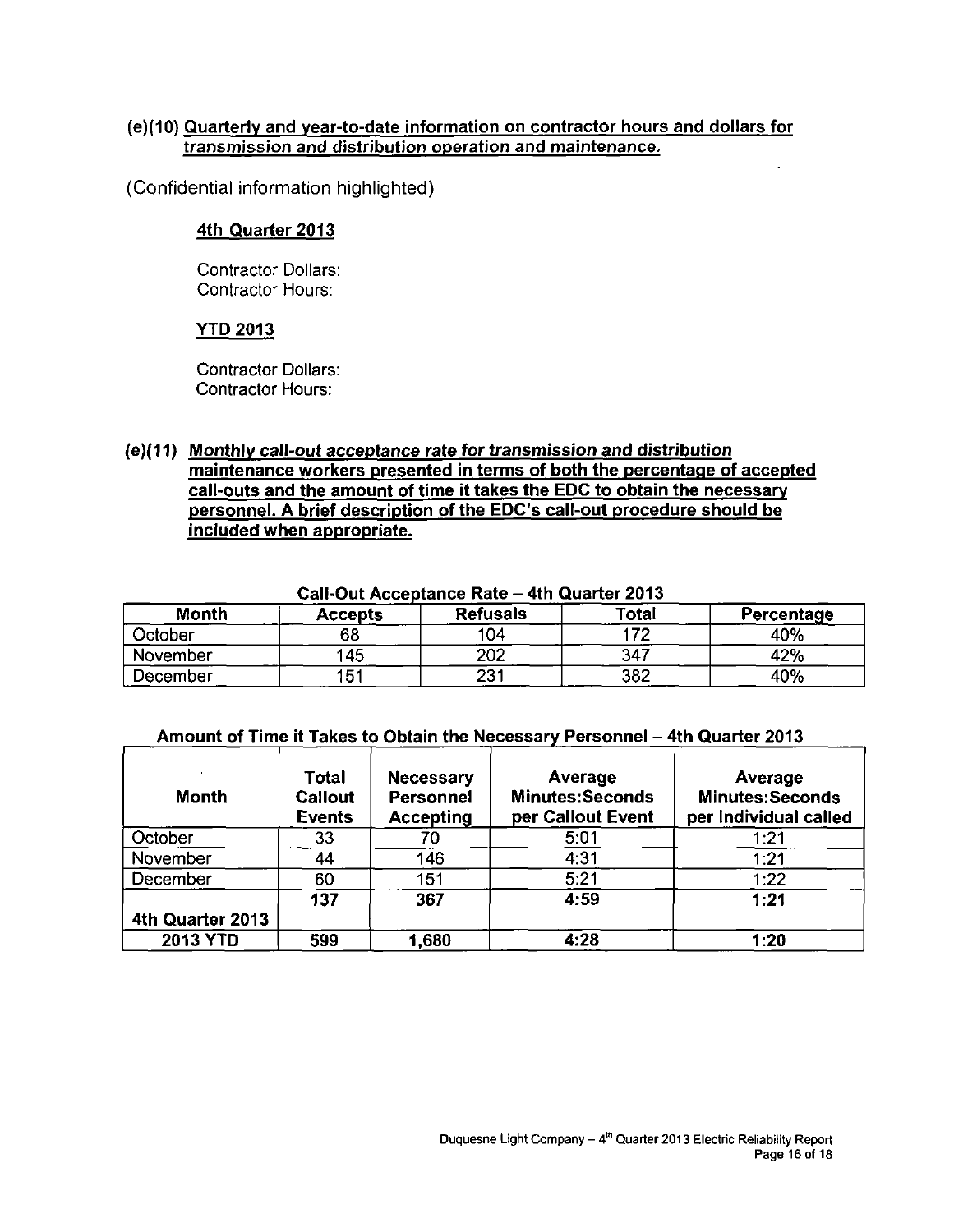#### **ATTACHMENT A**

#### **(e)(3) Rolling 12-month reliability index values (SAIFI, CAIDI, SAIDI. and if available, MAIFI) and other pertinent information such as customers served, number of interruptions, customer minutes interrupted, number of lockouts, and so forth, for the worst performing 5% of the circuits in the system.**

| <b>Circuit</b> | Name               | Service<br>Center | <b>Device</b>         | Lockouts | <b>Circuit</b><br><b>Connected</b><br><b>KVA</b> | Last<br>Outage | <b>Total Ckt</b><br><b>KVA-Minutes</b> | <b>Total Ckt</b><br><b>KVA</b><br>Interrupted | <b>SAIDI</b> | <b>SAIFI</b> | <b>CAIDI</b> |
|----------------|--------------------|-------------------|-----------------------|----------|--------------------------------------------------|----------------|----------------------------------------|-----------------------------------------------|--------------|--------------|--------------|
| 22869          | Midland-<br>CFry   | Raccoon           | R100-<br>131571       | 5        | 37,666                                           | 11/01/13       | 23,133,807                             | 121,463                                       | 614          | 3.22         | 190          |
| 4517           | Sandy<br>Creek     | Penn Hills        | <b>BKR</b>            | 5        | 6,195                                            | 09/09/13       | 4,174,975                              | 39,874                                        | 674          | 6.44         | 105          |
| 4279           | Squaw Run          | Edison            | <b>BKR</b>            | 5        | 3,767                                            | 07/10/13       | 5,399,469                              | 19,355                                        | 1,433        | 5.14         | 279          |
| 23716          | <b>Pine Creek</b>  | Edison            | <b>BKR</b>            | 4        | 30,534                                           | 12/19/13       | 2,442,123                              | 48,371                                        | 80           | 1.58         | 50           |
| 23922          | Logans<br>Ferry    | Penn Hills        | EA161                 | 4        | 17,005                                           | 10/09/13       | 1,407,750                              | 22,597                                        | 83           | 1.33         | 62           |
| 23701          | North              | Edison            | <b>BKR</b>            | 4        | 16,740                                           | 09/12/13       | 7,608,119                              | 40,515                                        | 454          | 2.42         | 188          |
| 4852           | Conway             | Raccoon           | <b>BKR</b>            | 4        | 1,754                                            | 09/12/13       | 1,191,364                              | 9,297                                         | 679          | 5.30         | 128          |
| 23640          | Midland            | Raccoon           | <b>BKR</b>            | 4        | 27,835                                           | 08/18/13       | 9,265,519                              | 72,300                                        | 333          | 2.60         | 128          |
| 23867          | Wildwood           | Edison            | R100-<br>134629       | 4        | 27.955                                           | 07/16/13       | 9,195,510                              | 34.413                                        | 329          | 1.23         | 267          |
| 23950          | <b>Wilkinsburg</b> | Penn Hills        | <b>BKR</b>            | 4        | 16,413                                           | 07/16/13       | 7,719,816                              | 101,154                                       | 470          | 6.16         | 76           |
| 23690          | B.I.               | Preble            | <b>WA395</b>          | 3        | 22,182                                           | 03/27/13       | 2,146,428                              | 32,929                                        | 97           | 1.48         | 65           |
| 23705          | North              | Edison            | BKR +<br><b>WA441</b> | $3 + 3$  | 26,540                                           | 12/15/13       | 10,845,630                             | 64,980                                        | 409          | 2.45         | 167          |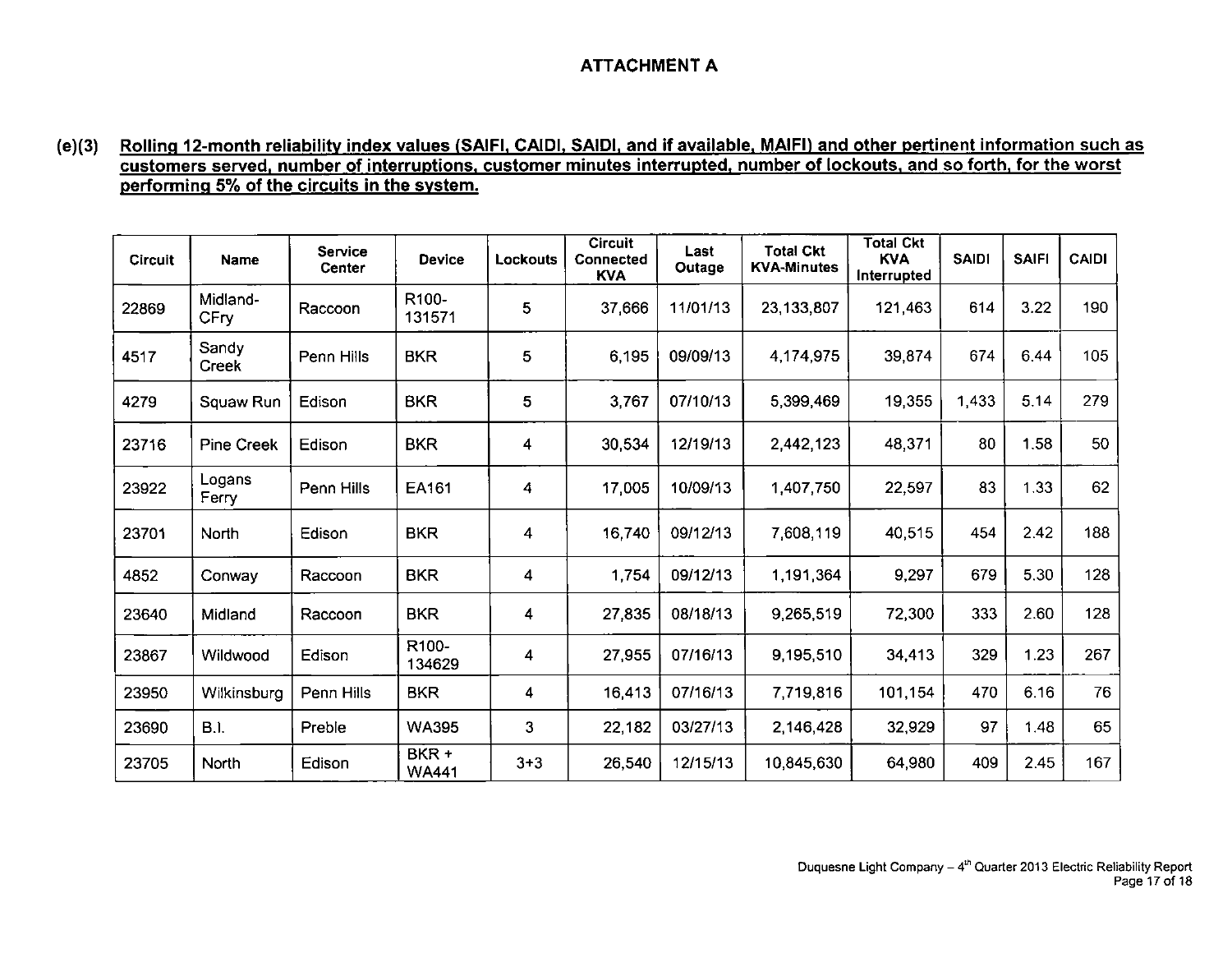| <b>Circuit</b> | Name             | <b>Service</b><br><b>Center</b> | Device          | <b>Lockouts</b> | <b>Circuit</b><br>Connected<br><b>KVA</b> | Last<br>Outage | <b>Total Ckt</b><br><b>KVA-Minutes</b> | <b>Total Ckt</b><br><b>KVA</b><br>Interrupted | <b>SAIDI</b> | <b>SAIFI</b> | <b>CAIDI</b> |
|----------------|------------------|---------------------------------|-----------------|-----------------|-------------------------------------------|----------------|----------------------------------------|-----------------------------------------------|--------------|--------------|--------------|
| 23862          | Wilson           | McKeesport                      | EA663           | $\mathbf{3}$    | 40,616                                    | 07/17/13       | 11,217,749                             | 46,793                                        | 276          | 1.15         | 240          |
| 4423           | Spring<br>Garden | Preble                          | <b>BKR</b>      | 3               | 3,482                                     | 06/28/13       | 2,595,727                              | 16,618                                        | 745          | 477          | 156          |
| 4136           | Eastwood         | Penn Hills                      | <b>BKR</b>      | 3               | 3,697                                     | 06/25/13       | 804,862                                | 15,704                                        | 218          | 4.25         | 51           |
| 4135           | Eastwood         | Penn Hills                      | <b>BKR</b>      | 3               | 2,293                                     | 06/25/13       | 476,835                                | 7.843                                         | 208          | 3.42         | 61           |
| 4138           | Robinson         | Penn Hills                      | <b>BKR</b>      | 3               | 1,062                                     | 06/25/13       | 227,268                                | 3,186                                         | 214          | 3.00         | 71           |
| 4139           | Robinson         | Penn Hills                      | <b>BKR</b>      | 3               | 1,672                                     | 06/25/13       | 167,200                                | 3.344                                         | 100          | 2.00         | 50           |
| 4718           | Sheffield        | Raccoon                         | R100-<br>185330 | 3               | 5,198                                     | 04/24/13       | 391,573                                | 6,433                                         | 75           | 1.24         | 61           |
| 4154           | Long             | Penn Hills                      | <b>BKR</b>      | $\overline{2}$  | 4,257                                     | 07/16/13       | 8,565,388                              | 9,079                                         | 2,012        | 2.13         | 943          |
| 4155           | Long             | Penn Hills                      | <b>BKR</b>      | $\overline{2}$  | 3,941                                     | 07/16/13       | 8,297,643                              | 9,366                                         | 2,105        | 2.38         | 886          |

 $\sim$ 

. .